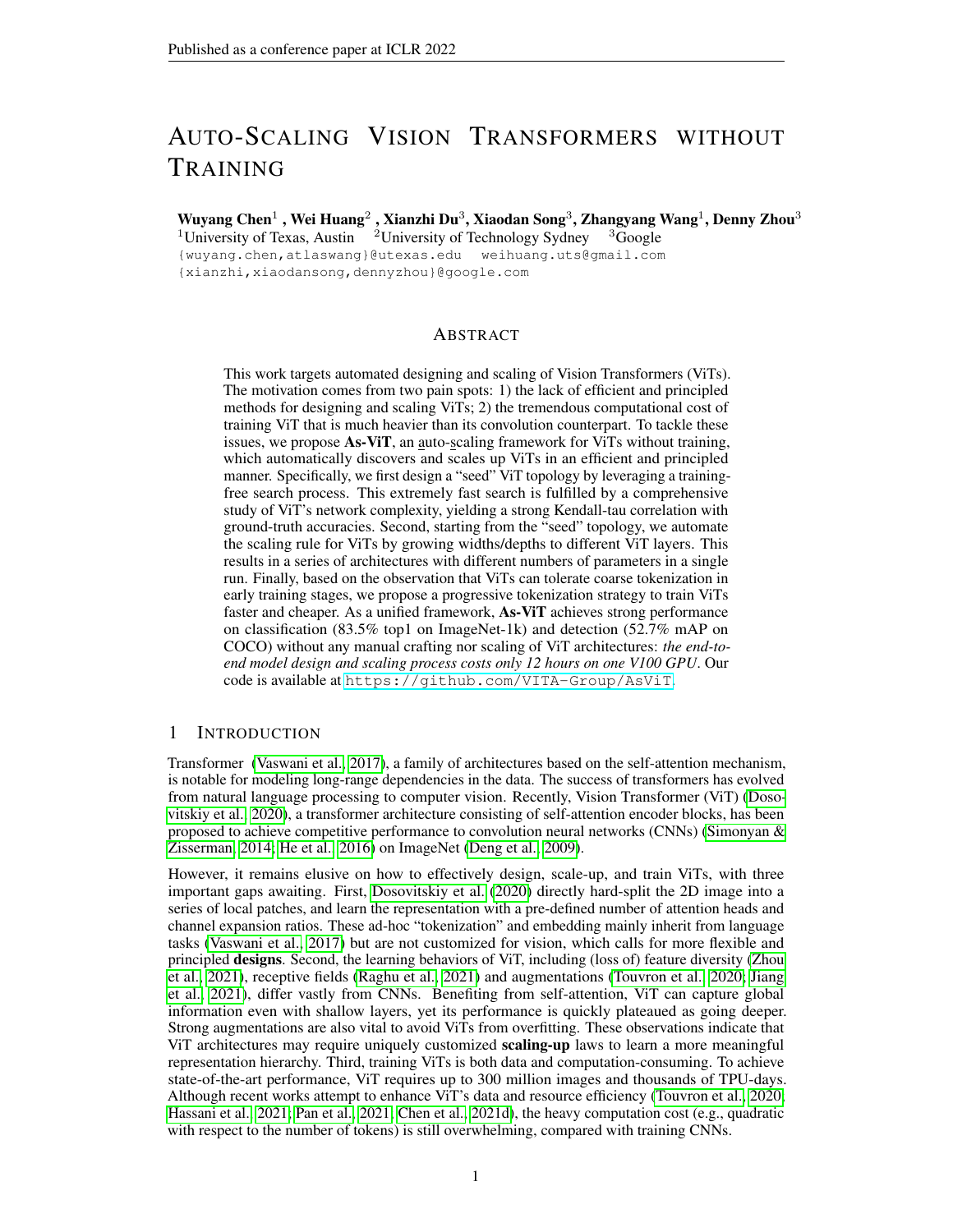We point out that the above gaps are inherently connected by the core architecture problem: how to design and scale-up ViTs? Different from the convolutional layer that directly digests raw pixels, ViTs embed coarse-level local patches as input tokens. Shall we divide an image into non-overlapping tokens of smaller size, or larger but overlapped tokens? The former could embed more visual details in each token but ignores spatial coherency, while the latter sacrifices the local details but may benefit more spatial correlations among tokens. A further question is on ViT's depth/width trade-off: shall we prefer a wider and shallower ViT, or a narrower but deeper one? A similar dilemma also persists for ViT training: reducing the number of tokens would effectively speed up the ViT training, but meanwhile might sacrifice the training performance if sticking to coarse tokens from end to end.

In this work, we aim to reform the discovery of novel ViT architectures. Our framework, called As-ViT (Auto-scaling ViT), allows for extremely fast, efficient, and principled ViT design and scaling. In short, As-ViT first finds a promising "seed" topology for ViT of small depths and widths, then progressively "grow" it into different sizes (number of parameters) to meet different needs. Specifically, our "seed" ViT topology is discovered from a search space relaxed from recent manual ViT designs. To compare different topologies, we automate this process by a training-free architecture search approach and the measurement of ViT's complexity, which are extremely fast and efficient. This training-free search is supported by our comprehensive study of various network complexity metrics, where we find the expected length distortion has the best trade-off between time costs and Kendall-tau correlations. Our "seed" ViT topology is then progressively scaled up from a small network to a large one, generating a series of ViT variants in a single run. Each step, the increases of depth and width are automatically and efficiently balanced by comparing network complexities. Furthermore, to address the data-hungry and heavy computation costs of ViTs, we make our ViT tokens elastic, and propose a progressive re-tokenization method for efficient ViT training. We summarize our contributions as below:

- 1. We for the first time automate both the backbone design and scaling of ViTs. A "seed" ViT topology is first discovered (in only seven V100 GPU-hours), and then its depths and widths are grown with a principled scaling rule in a single run (five more V100 GPU-hours).
- 2. To estimate ViT's performance at initialization without any training, we conduct the first comprehensive study of ViT's network complexity measurements. We empirically find the expected length distortion has the best trade-off between the computation costs and its Kendall-tau correlations with ViT's ground-truth accuracy.
- 3. During training, we propose a progressive re-tokenization scheme via the change of dilation and stride, which demonstrates to be a highly efficient ViT training strategy that saves up to 56.2% training FLOPs and 41.1% training time, while preserving a competitive accuracy.
- 4. Our As-ViT achieves strong performance on classification (83.5% top-1 on ImageNet-1k) and detection (52.7% mAP on COCO).

#### 2 WHY WE NEED AUTOMATED DESIGN AND SCALING PRINCIPLE FOR VIT?

**Background and recent development of ViT<sup>[1](#page-1-0)</sup>** To transform a 2D image into a sequence, ViT [\(Dosovitskiy et al., 2020\)](#page-10-0) splits each image into  $14 \times 14$  or  $16 \times 16$  patches and embeds them into a fixed number of tokens; then following practice of the transformer for language modeling, ViT applies self-attention to learn reweighting masks as relationship modeling for tokens, and leverages FFN (Feed-Forward Network) layers to learn feature embeddings. To better facilitate the visual representation learning, recently works try to train deeper ViTs [\(Touvron et al., 2021;](#page-12-2) [Zhou](#page-13-0) [et al., 2021\)](#page-13-0), incorporate convolutions [\(Wu et al., 2021;](#page-12-3) [d'Ascoli et al., 2021;](#page-10-5) [Yuan et al., 2021a\)](#page-12-4), and design multi-scale feature extractions [\(Chen et al., 2021b;](#page-9-1) [Zhang et al., 2021;](#page-13-1) [Wang et al., 2021\)](#page-12-5).

Why manual design and scaling may be suboptimal? As the ViT architecture is still in its infant stage, there is no principle in its design and scaling. Early designs incorporate large token sizes, constant sequence length, and hidden size [\(Dosovitskiy et al., 2020;](#page-10-0) [Touvron et al., 2020\)](#page-12-1), and recent trends include small patches, spatial reduction, and channel doubling [\(Zhou et al., 2021;](#page-13-0) [Liu](#page-11-3) [et al., 2021\)](#page-11-3). They all achieve comparably good performance, leaving the optimal choices unclear. Moreover, different learning behaviors of transformers from CNNs make the scaling law of ViTs

<span id="page-1-0"></span><sup>&</sup>lt;sup>1</sup>We generally use the term "ViT" to indicate deep networks of self-attention blocks for vision problems. We always include a clear citation when we specifically discuss the ViTs proposed by [Dosovitskiy et al.](#page-10-0) [\(2020\)](#page-10-0).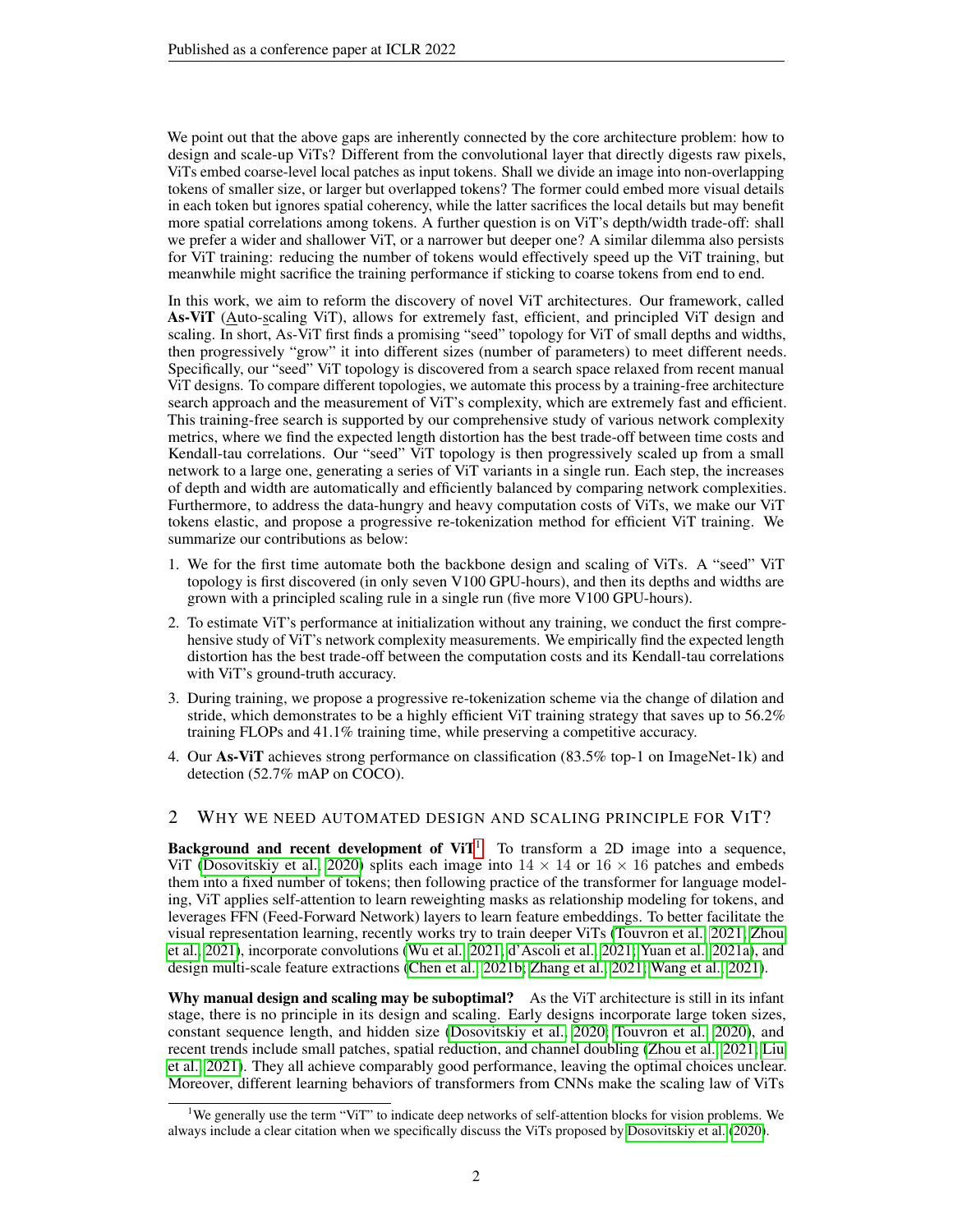highly unclear. Recent works [\(Zhou et al., 2021\)](#page-13-0) demonstrated that attention maps of ViTs gradually become similar in deeper layers, leading to identical feature maps and saturated performance. ViT also generates more uniform representations across layers, enabling early aggregation of global context [\(Raghu et al., 2021\)](#page-11-1). This is contradictory to CNNs as deeper layers help the learning of visual global information [\(Chen et al., 2018\)](#page-9-2). These observations all indicate that previously studied scaling laws (depth/width allocations) for CNNs [\(Tan & Le, 2019\)](#page-12-6) may not be appropriate to ViTs.

What principle do we want? We aim to automatically design and scale-up ViTs, being principled and avoiding manual efforts and potential biases. We also want to answer two questions: 1) Does ViT have any preference in its topology (patch sizes, expansion ratios, number of attention heads, etc.)? 2) Does ViT necessarily follow the same scaling rule of CNNs?

#### 3 AUTO-DESIGN & SCALING OF VITS WITH NETWORK COMPLEXITY

To accelerate in ViT designing and avoid tedious manual efforts, we target efficient, automated, and principled search and scaling of ViTs. Specifically, we have two problems to solve: 1) with zero training cost (Section [3.2\)](#page-3-0), how to efficiently find the optimal ViT architecture topology (Section [3.3\)](#page-4-0)? 2) how to scale-up depths and widths of the ViT topology to meet different needs of model sizes (Section [3.4\)](#page-4-1)?

#### 3.1 EXPANDED TOPOLOGY SPACE FOR VITS

Before designing and scaling, we first briefly introduce our expanded topology search space for our As-ViT (*blue italics* in Figure [1\)](#page-2-1). We first embed the input image into patches of a  $\frac{1}{4}$ -scale resolution, and adopt a stage-wise spatial reduction and channel doubling strategy. This is for the convenience of dense prediction tasks like detection that require multi-scale features. Table [1](#page-2-0) summarizes details of our topology space, and will be explained below.

Elastic kernels. Instead of generating nonoverlapped image patches, we propose to search for the kernel size. This will enable patches to be overlapped with their neighbors, introducing more spatial correlations among tokens. Moreover, each time we downsample the spatial resolution, we also introduce overlaps when re-embedding local tokens (implemented by either a linear or a convolutional layer).

Elastic attention splits. Splitting the attention into local windows is an important design to reduce the computation cost of self-attention without sacrificing much performance [\(Zaheer et al., 2020;](#page-12-7) [Liu et al., 2021\)](#page-11-3). Instead of using a fixed number of splits, we propose to search for elastic attention splits for each stage<sup>[2](#page-2-2)</sup>. Note that we try to make our design general and do not use shifted windows [\(Liu et al., 2021\)](#page-11-3).

More search dimensions. ViT [\(Dosovitskiy et al.,](#page-10-0) [2020\)](#page-10-0) by default leveraged an FFN layer with  $4\times$  expanded hidden dimension for each attention block. To enable a more flexible design of ViT architectures, for each stage we further search over the FFN expansion ratio. We also search for the final number of heads for the self-attention module.

<span id="page-2-1"></span>

Figure 1: Overall architecture of our As-ViT. *Blue italics* indicates topology configurations to be searched (Table [1\)](#page-2-0). Red indicates depth/width to be scaled-up.

Table 1: Topology Search Space for our As-ViT.

<span id="page-2-0"></span>

| Stage | Sub-space                                                     | Choices                                   |
|-------|---------------------------------------------------------------|-------------------------------------------|
| #1    | Kernel $K_1$<br>Attention Splits $S_1$<br>FFN Expansion $E_1$ | 4, 5, 6, 7, 8<br>2, 4, 8<br>2, 3, 4, 5, 6 |
| #2    | Kernel $K_2$<br>Attention Splits $S_2$<br>FFN Expansion $E_2$ | 2, 3, 4<br>1, 2, 4<br>2, 3, 4, 5, 6       |
| #3    | Kernel $K_3$<br>Attention Splits $S_3$<br>FFN Expansion $E_3$ | 2, 3, 4<br>1, 2<br>2, 3, 4, 5, 6          |
| #4    | Kernel $K_4$<br>FFN Expansion $E_4$                           | 2, 3, 4<br>2, 3, 4, 5, 6                  |
|       | Num. Heads                                                    | 16, 32, 64                                |
|       |                                                               |                                           |

<span id="page-2-2"></span><sup>&</sup>lt;sup>2</sup>Due to spatial reduction, the  $4^{th}$  stage may already reach a resolution at  $7 \times 7$  on ImageNet, and we set its splitting as 1.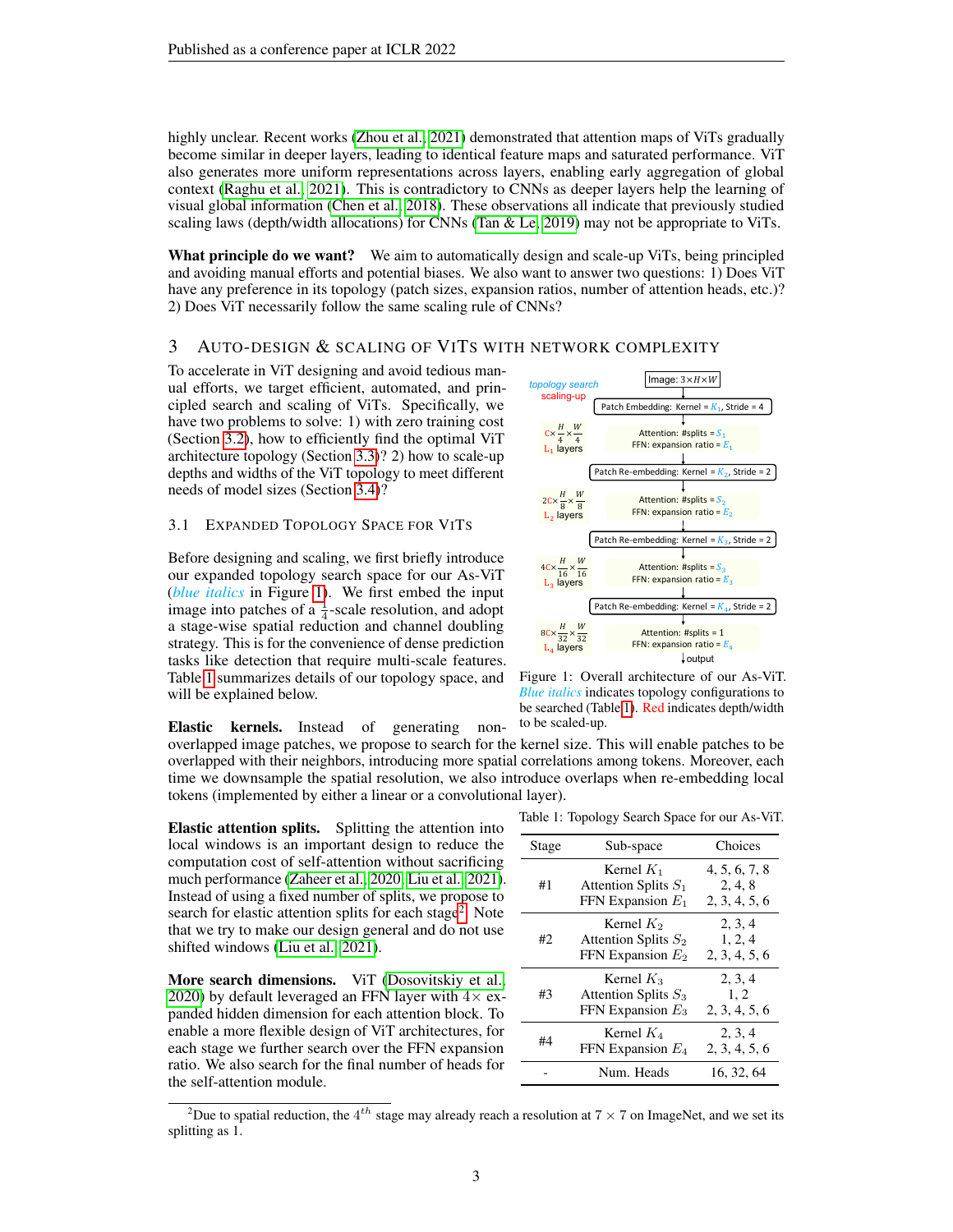#### <span id="page-3-0"></span>3.2 ASSESSING VIT COMPLEXITY AT INITIALIZATION VIA MANIFOLD PROPAGATION

Training ViTs is slow: hence an architecture search guided by evaluating trained models' accuracies will be dauntingly expensive. We note a recent surge of training-free neural architecture search methods for ReLU-based CNNs, leveraging local linear maps [\(Mellor et al., 2020\)](#page-11-4), gradient sensitivity [\(Abdelfattah et al., 2021\)](#page-9-3), number of linear regions [\(Chen et al., 2021e](#page-9-4)[;f\)](#page-9-5), or network topology [\(Bhardwaj et al., 2021\)](#page-9-6). However, ViTs are equipped with more complex non-linear functions: self-attention, softmax, and GeLU. Therefore, we need to measure their learning capacity in a more general way. In our work, we consider measuring the complexity of manifold propagation through ViT, to estimate how complex functions can be approximated by ViTs.

Intuitively, a complex network can propagate a simple input into a complex manifold at its output layer, thus likely to possess a strong learning capacity. In our work, we study the manifold complexity of mapping a simple circle input through the ViT:  $h(\theta) = \sqrt{N} \left[ u^0 \cos(\theta) + u^1 \sin(\theta) \right]$ . Here, N is the dimension of ViT's input (e.g.  $N = 3 \times 224 \times 224$  for ImageNet images),  $\mathbf{u}^0$  and  $\mathbf{u}^1$  form an orthonormal basis for a 2-dimensional subspace of  $\mathbb{R}^N$  in which the circle lives. We further define the ViT network as N, its input-output Jacobian  $v(\theta) = \partial_{\theta} N(h(\theta))$  at the input  $\theta$ , and  $\alpha(\theta) = \partial_{\theta} v(\theta)$ . We will calculate expected complexities over a certain number of  $\theta$ s uniformly sampled from  $[0, 2\pi)$ . In our work, we study three different types of manifold complexities:

1. Curvature can be defined as the reciprocal of the radius of the osculating circle on the ViT's output manifold. Intuitively, a larger curvature indicates that  $\mathcal{N}(\theta)$  changes fast at a certain  $\theta$ . According to Riemannian geometry [\(Lee, 2006;](#page-11-5) [Poole et al., 2016\)](#page-11-6), the curvature can be explicitly calculated as  $\kappa = \int (\boldsymbol{v}(\theta) \cdot \boldsymbol{v}(\theta))^{-3/2} \sqrt{(\boldsymbol{v}(\theta) \cdot \boldsymbol{v}(\theta)) (\boldsymbol{a}(\theta) \cdot \boldsymbol{a}(\theta)) - (\boldsymbol{v}(\theta) \cdot \boldsymbol{a}(\theta))^2} d\theta.$ 

**2. Length Distortion** in Euclidean space is defined as  $\mathcal{L}^E = \frac{\text{length}(\mathcal{N}(\theta))}{\text{length}(\theta)} = \int \sqrt{\|\mathbf{v}(\theta)\|_2} d\theta$ . It measures when the network takes a unit-length curve as input, what is the length of the output curve. Since the ground-truth function we want to estimate (using  $\mathcal N$ ) is usually very complex, one may also expect that networks with better performance should also generate longer outputs.

**3.** The problem of  $\mathcal{L}^E$  is that, stretched outputs not necessarily translate to complex outputs. A simple example: even an appropriately initialized linear network could grow a straight line into a long output (i.e. a large norm of input-output Jacobian). Therefore, one could instead use Length Distortion taking curvature into consideration to measure how quickly the normalized Jacobian  $\hat{\mathbf{v}}(\theta) = \mathbf{v}(\theta) / \sqrt{\mathbf{v}(\theta) \cdot \mathbf{v}(\theta)}$  changes with respect to  $\theta$ , defined as  $\mathcal{L}_{\kappa}^{E} = \int \sqrt{\|\partial_{\theta} \hat{\mathbf{v}}(\theta)\|_2} d\theta$ .

<span id="page-3-1"></span>

Figure 2: Correlations between  $\kappa$ ,  $\mathcal{L}^E$ ,  $\mathcal{L}^E_\kappa$  and trained accuracies of ViT topologies from our search space.

In our study, we aim to compare the potential of using these three complexity metrics to guide the ViT architecture selection. As the core of neural architecture search is to rank the performance of different architectures, we measure the Kendall-tau correlations  $(\tau)$  between these metrics and models' ground-truth accuracies. We randomly sampled 87 ViT topologies from Ta-ble [1](#page-2-0) (with  $L_1 = L_2 = L_3 = \bar{L}_4 = 1, C = 32$ ), fully train them on ImageNet-1k for 300 epochs (following the same training recipe of DeiT [\(Touvron et al., 2020\)](#page-12-1)), and also measure their



| Complexity             | $\tau$  | Time  |
|------------------------|---------|-------|
| $\kappa$               | $-0.49$ | 38.3s |
| $\mathcal{L}^E$        | 0.49    | 12.8s |
| $\mathcal{L}^E_\kappa$ | $-0.01$ | 48.2s |
|                        |         |       |

 $\kappa, \mathcal{L}^E, \mathcal{L}^E_\kappa$  at initialization. As shown in Figure [2,](#page-3-1) we can clearly see that both  $\kappa$  and  $\mathcal{L}^E$  exhibit high Kendall-tau correlations.  $\kappa$  has a negative correlation, which may indicate that changes of output manifold on the tangent direction are more important to ViT training, instead of on the perpendicular direction. Meanwhile,  $\kappa$  costs too much computation time due to second derivatives. We decide to choose  $\mathcal{L}^E$  as our complexity measure for highly fast ViT topology search and scaling.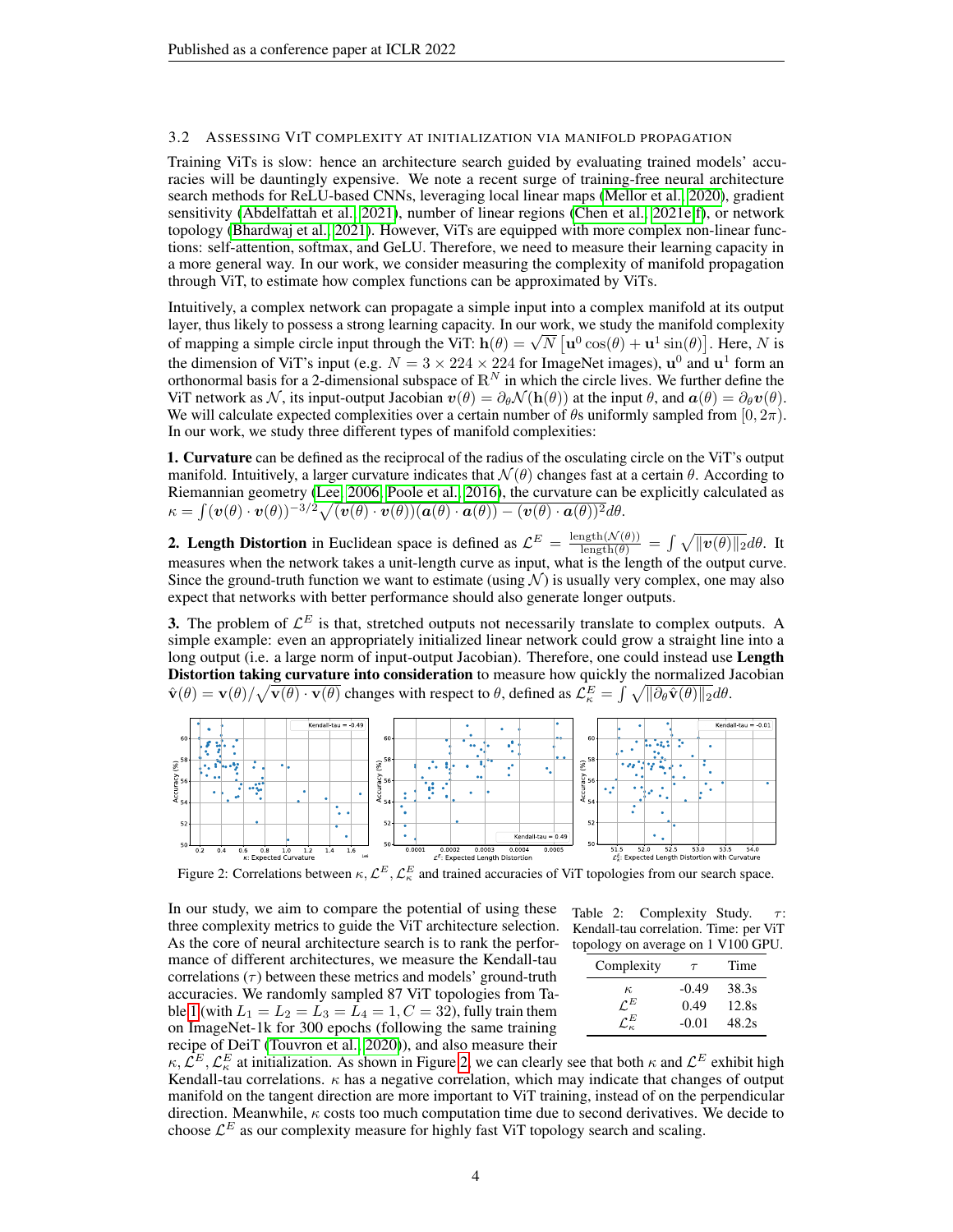## <span id="page-4-0"></span>3.3  $\mathcal{L}^E$  as reward for searching VIT Topologies

We now propose our training-free search based on  $\mathcal{L}^E$  (Algorithm [1\)](#page-4-2). Most NAS (neural architecture search) methods evaluate the accuracies or loss values of single-path or super networks as proxy inference. This training-based search will suffer from more computation costs when applied to ViTs. Instead of training ViTs, for each architecture we sample, we calculate  $\mathcal{L}^E$  and treat it as the reward to guide the search process. In addition to  $\mathcal{L}^E$ , we also include the NTK condition number  $\kappa_{\Theta} = \frac{\lambda_{\max}}{\lambda_{\min}}$ to indicate the trainability of ViTs [\(Chen et al., 2021e;](#page-9-4) [Xiao et al., 2019;](#page-12-8) [Yang, 2020;](#page-12-9) [Hron et al.,](#page-10-6) [2020\)](#page-10-6).  $\lambda_{\text{max}}$  and  $\lambda_{\text{min}}$  are the largest and smallest eigenvalue of NTK matrix  $\Theta$ .

Algorithm 1: Training-free ViT Topology Search.

1 **Input:** RL policy  $\pi$ , step  $t = 0$ , total steps T. 2 while  $t < \tilde{T}$  do 3 | Sample topology  $a_t$  from  $\pi$ . 4 Calculate  $\mathcal{L}_t^E$  and  $\kappa_{\Theta,t}$  for  $a_t$ . 5 Normalization:  $\hat{\mathcal{L}}_t^E = \frac{\mathcal{L}_t^E - \mathcal{L}_{t-1}^E}{\max_{t'} \mathcal{L}_{t'}^E - \min_{t'} \mathcal{L}_{t'}^E}, \hat{\kappa}_{\Theta, t} = \frac{\kappa_{\Theta, t} - \kappa_{\Theta, t-1}}{\max_{t'} \kappa_{\Theta, t'} - \min_{t'} E_{t'}}$  $\frac{\kappa_{\Theta,t}-\kappa_{\Theta,t-1}}{\max_{t'} \kappa_{\Theta,t'}-\min_{t'} \kappa_{\Theta,t'}}, t'=1,\cdots,t.$ 6 Update policy  $\pi$  using reward  $r_t = \hat{\mathcal{L}}_t^E - \hat{\kappa}_{\Theta, t}$  by policy gradient [\(Williams, 1992\)](#page-12-10).  $\tau \;\; | \;\; t = t + 1.$ 

<sup>8</sup> return *Topology* a ∗ *of highest probability from* π*.*

We use reinforcement learning (RL) for search. The RL policy is formulated as a joint categorical distribution over the choices in Table [1,](#page-2-0) and is updated by policy gradient [\(Williams, 1992\)](#page-12-10). We update our policy for 500 steps, which is observed enough for the policy to converge (entropy drops from 15.3 to 5.7). The search process is extremely fast: only seven GPU-hours (V100) on ImageNet-1k, thanks to the fast calculation of  $\mathcal{L}^E$  that bypasses the ViT training. To address the different magnitude of  $\mathcal{L}^E$  and  $\kappa_{\Theta}$ , we normalize them by their relative value ranges (line 5 in Algorithm [1\)](#page-4-2). We summarize the ViT topology statistics from our search in Table [3.](#page-4-3) We can see that  $\mathcal{L}^E$  and  $\kappa_{\Theta}$  highly prefer: (1) tokens with overlaps ( $K_1 \sim K_4$  are all larger than strides), and (2) larger FFN expansion ratios in deeper layers ( $E_1 < E_2 < E_3 < E_4$ ). No clear preference of  $\mathcal{L}^E$  and  $\kappa_{\Theta}$  are found on attention splits and number of heads.

<span id="page-4-3"></span><span id="page-4-2"></span>Table 3: Statistics of topology search. \*Standard deviation is normalized by mean due to different value ranges.

| Search Space | Mean           | $Std*$   |
|--------------|----------------|----------|
| $K_1$        | 7.3            | 0.1      |
| $K_2$        | $\overline{4}$ | $\theta$ |
| $K_3$        | 4              | $\theta$ |
| K4           | 4              | $\Omega$ |
| $E_1$        | 3.3            | 0.4      |
| $E_2$        | 3.9            | 0.4      |
| $E_3$        | 4.2            | 0.3      |
| E4           | 5.2            | 0.2      |
| $S_1$        | 4              | 0.6      |
| $S_2$        | 2.7            | 0.5      |
| $S_3$        | 1.5            | 0.3      |
| Head         | 42.7           | 0.5      |
|              |                |          |

#### <span id="page-4-1"></span>3.4 AUTOMATIC AND PRINCIPLED SCALING OF VITS

After obtaining an optimal topology, another question is: how to balance the network depth and width? Currently, there is no such rule of thumb for ViT scaling. Recent works try to scale-up or grow convolutional networks of different sizes to meet various resource constraints [\(Liu et al., 2019a;](#page-11-7) [Tan & Le, 2019\)](#page-12-6). However, to automatically find a principled scaling rule, training ViTs will cost enormous computation costs. It is also possible to search different ViT variants (as in Section [3.3\)](#page-4-0), but that requires multiple runs. Instead, "scaling-up" is a more natural way to generate multiple model variants in one experiment. We are therefore motivated to scale-up our searched basic "seed" ViT to a larger model in an efficient training-free and principled manner.

We depict our auto-scaling method in Algorithm [2.](#page-5-0) The starting-point architecture has one attention block for each stage, and an initial hidden dimension  $C = 32$ . In each iteration, we greedily find the optimal depth and width to scale-up next. For depth, we try to find out which stage to deepen (i.e., add one attention block to which stage); for width, we try to discover the best expansion ratio (i.e., widen the channel number to what extent). The rule to choose how to scale-up is by comparing the propagation complexity among a set of scaling choices. For example, in the case of four backbone stages (Table [1\)](#page-2-0) and four expansion ratio choices ( $[0.05 \times, 0.1 \times, 0.15 \times, 0.2 \times]$ ), we have  $4 \times 4 = 16$ scaling choices in total for each step. We calculate  $\mathcal{L}^E$  and  $\kappa_{\Theta}$  after applying each choice, and the one with the best  $\mathcal{L}^E/\kappa_\Theta$  trade-off (minimal sum of rankings by  $\mathcal{L}^E$  and  $\kappa_\Theta$ ) will be selected to scale-up with. The scaling stops when a certain limit of parameter number is reached. In our work, we stop the scaling process once the number of parameters reaches 100 million, and the scaling only takes five GPU hours (V100) on ImageNet-1k.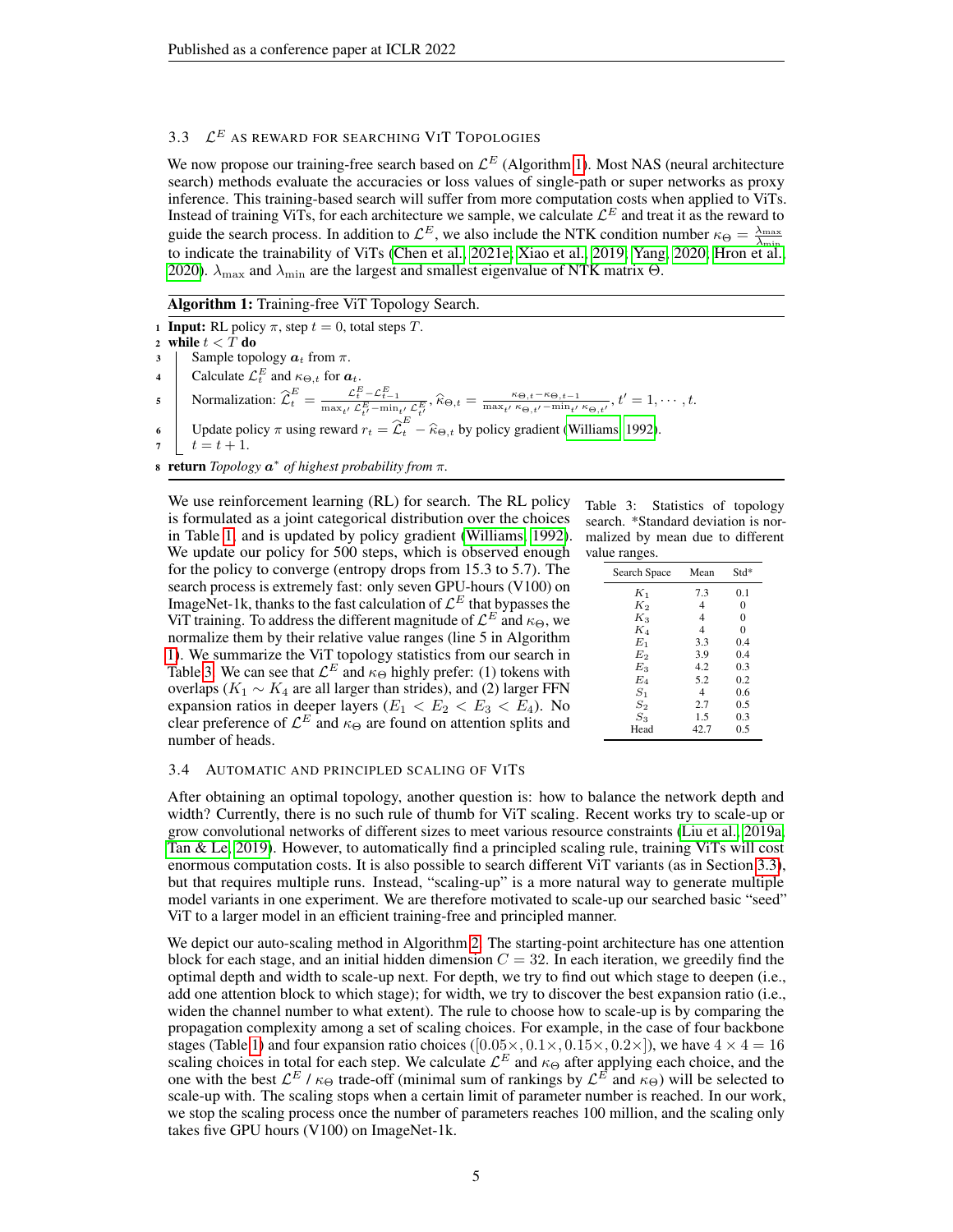<span id="page-5-1"></span>

Figure 3: Left: Comparing scaling rules from As-ViT, random scaling, Swin [\(Liu et al., 2021\)](#page-11-3), ViT [\(Zhai et al.,](#page-12-11) [2021\)](#page-12-11), and ResNet [\(He et al., 2016\)](#page-10-1). "Total Depths": number of blocks ("bottleneck" of ResNet, "attention-block" of ViTs). "Total Widths": sum of output channel numbers from all blocks. Grey areas indicate standard deviations from 10 runs with different random seeds. Right: During the auto-scaling, both the network's complexity and trainability improve (numbers indicate scaling-up steps,  $\mathcal{L}^E$  higher the better,  $\kappa_{\Theta}$  lower the better).

The scaling trajectory is visualized in Figure [3.](#page-5-1) By comparing our automated scaling against random scaling, we find our scaling principle prefers to sacrifice the depths to win more widths, keeping a shallower but wider network. Our scaling is more similar to the rule developed by [Zhai et al.](#page-12-11) [\(2021\)](#page-12-11). In contrast, ResNet and Swin Transformer [\(Liu et al., 2021\)](#page-11-3) choose to be narrower and deeper.

Algorithm 2: Training-free Auto-Scaling ViTs.

1 Input: seed As-ViT topology  $a_0$ , stop criterion (#parameters)  $P, t = 0$ , channel expansion ratio choices  $C = \{1.05 \times, 1.1 \times, 1.15 \times, 1.2 \times\}$  (to increase the width by 5%, 10%, 15%, or 20%), depth choices  $\mathcal{D} = \{(+1, 0, 0, 0), (0, +1, 0, 0), (0, 0, +1, 0), (0, 0, 0, +1)\}\$  (to add one more layer to one of the four stages in Table [1\)](#page-2-0). 2 while  $P >$  *number of parameters of*  $a_t$  do 3 **for** *each scaling choice*  $g_i \in \mathcal{C} \times \mathcal{D}$  **do** 4 Scale-up:  $a_{t,i} = a_t \leftarrow g_i$ .  $\triangleright$  Grow both the channel width and depth. 5 Calculate  $\mathcal{L}_i^E$  and  $\kappa_{\Theta,i}$  for  $a_{t,i}$ . 6 Get ranking of each scaling choice  $r_{\mathcal{L},i}$  by descendingly sort  $\mathcal{L}_i^E$ ,  $i = 1, \dots, |\mathcal{C} \times \mathcal{D}|$ . 7 Get ranking of each scaling choice  $r_{\kappa_{\Theta},i}$  by ascendingly sort  $\kappa_{\Theta,i}$ ,  $i = 1, \dots, |\mathcal{C} \times \mathcal{D}|$ . 8 Ascendingly sort each scaling choice  $g_i$  by  $r_{\mathcal{L}^E,i} + r_{\kappa_{\Theta},i}$ . 9 Select the scaling choice  $g_i^*$  with the top (smallest) ranking.  $\bm{a}_t = \bm{a}_t \leftarrow \tilde{g_t^*}.$  $11 \quad t = t + 1.$ 12 **return** *Growed ViT architectures*  $a_1, a_2, \cdots, a_t$ .

## <span id="page-5-3"></span>4 EFFICIENT VIT TRAINING VIA PROGRESSIVE ELASTIC RE-TOKENIZATION

Recent works [\(Jia et al., 2018;](#page-10-7) [Zhou](#page-13-2) [et al., 2019;](#page-13-2) [Fu et al., 2020\)](#page-10-8) show that one can use mixed or progressive precision to achieve an efficient training purpose. The rationale behind this strategy is that, there exist some "short-cuts" on the network's loss landscape that can be manually created to bypass perhaps less important gradient descent steps, especially during early training phases. As in ViT, both self-attention and FFN have quadratic computation costs to the number of tokens. It is therefore natural to ask: do we need full-resolution tokens during the whole training process?

<span id="page-5-2"></span><span id="page-5-0"></span>

Figure 4: By progressively changing the sampling granularity (stride and dilation) of the first linear project layer, we can reduce the spatial resolutions of tokens and save training FLOPs (37.4% here), while still maintain a competitive final performance (ImageNet-1k  $224 \times 224$ ). See Table [6](#page-7-0) for more studies.

We provide an affirming answer by proposing a progressive elastic re-tokenization training strategy. To update the number of tokens during training without affecting the shape of weights in linear projections, we adopt different sampling granularities in the first linear projection layer. Taking the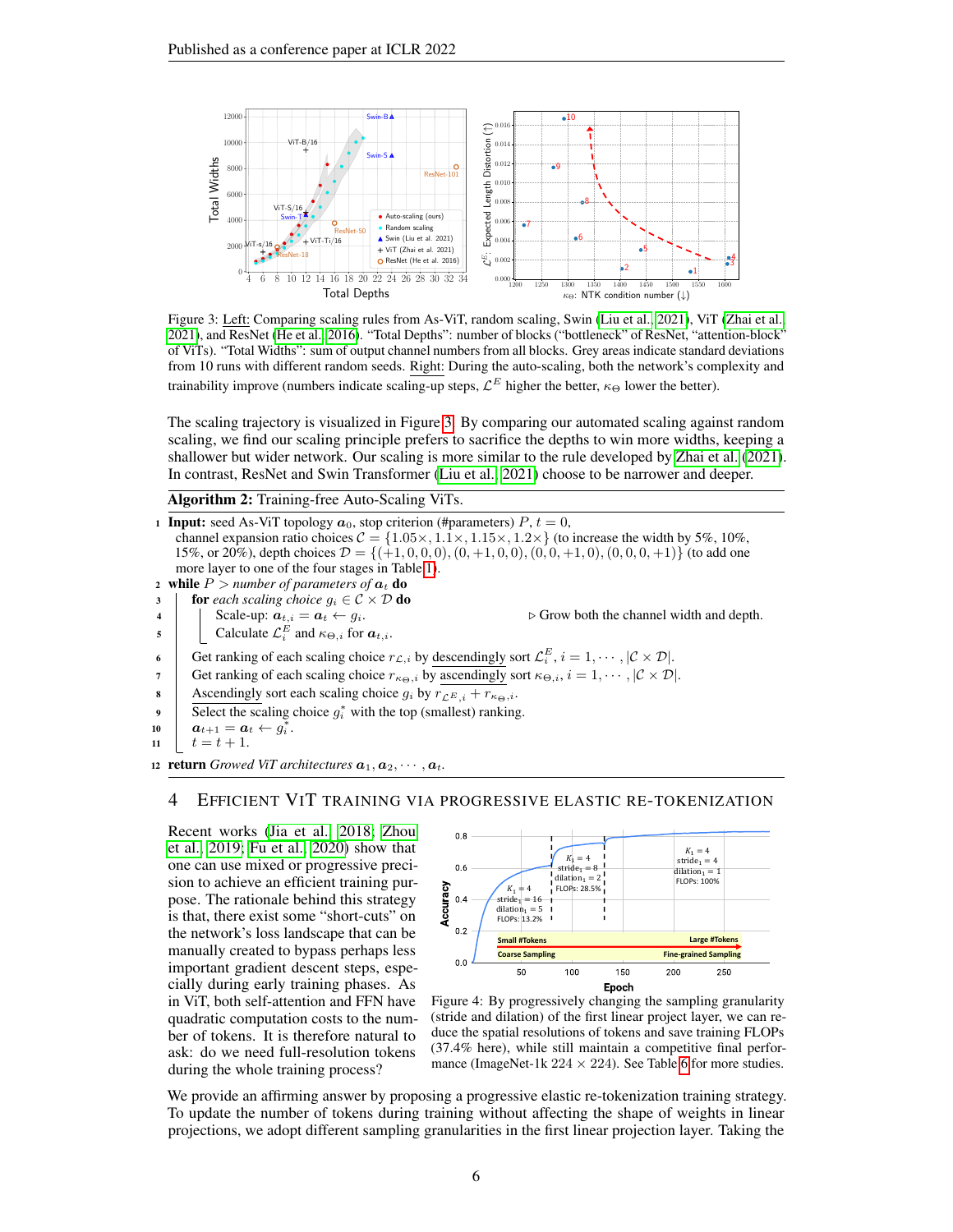first projection kernel  $K_1 = 4$  with stride  $= 4$  as an example: during training we gradually change the (stride, dilation) pair  $3$  of the first projection kernel to (16, 5), (8, 2), and (4, 1), keeping the shape of weights and the architecture unchanged.

This re-tokenization strategy emulates curriculum learning for ViTs: when the training begins, we introduce coarse sampling to significantly reduce the number of tokens. In other words, our As-ViT quickly learns coarse information from images in early training stages at extremely low computation cost (only 13.2% FLOPs of full-resolution training). Towards the late phase of training, we progressively switch to fine-grained sampling, restore the full token resolution, and maintain the com-

Table 4: As-ViT topology and scaling rule.

<span id="page-6-1"></span>

| Design                     | Stage | K  | S                           | E              | Head        |
|----------------------------|-------|----|-----------------------------|----------------|-------------|
|                            | #1    | 8  | $\mathcal{D}_{\mathcal{A}}$ | 3              | 4           |
| Seed Topology              | #2    | 4  |                             | 2              | 8           |
| (Blue italics in Fig. 1)   | #3    | 4  |                             |                | 16          |
|                            | #4    |    |                             | 6              | 32          |
|                            |       |    |                             |                |             |
|                            |       |    | Stage-wise Depth            |                |             |
| Scaling<br>(Red in Fig. 1) | $L_1$ | L2 | $L_3$                       | $L_{4}$        | Width $(C)$ |
| As-ViT-Small               | 3     |    | 4                           | $\mathfrak{D}$ | 88          |
| As-ViT-Base                | 3     |    | 5                           | 2              | 116         |

petitive accuracy. As shown in Figure [4,](#page-5-2) when the ViT is trained with coarse sampling in early training phases, it can still obtain high accuracy while requiring extremely low computation cost. The transition between different sampling granularity introduces a jump in performance, and eventually the network restores its competitive final performance.

## 5 EXPERIMENTS

#### 5.1 AS-VIT: AUTO-SCALING VIT

We show our searched As-ViT topology in Table [4.](#page-6-1) This architecture facilitates strong overlaps among tokens during both the first projection ("tokenization") step and three re-embedding steps. FFN expansion ratios are first narrow then become wider in deeper layers. A small number of attention splits are leveraged for better aggregation of global information.

The seed topology is automatically scaledup, and three As-ViT variants of comparable sizes with previous works will be benchmarked. Our scaling rule prefers shallower and wider networks, and layers are more balanced among different resolution stages.

#### <span id="page-6-2"></span>5.2 IMAGE CLASSIFICATION

Settings. We benchmark our As-ViT on ImageNet-1k [\(Deng et al., 2009\)](#page-10-2). We use Tensorflow and Keras for training implementations and conduct all training on TPUs. We set the default image size as  $224 \times 224$ , and use AdamW [\(Loshchilov & Hutter, 2017\)](#page-11-11) as the optimizer with cosine learning rate decay [\(Loshchilov & Hutter, 2016\)](#page-11-12). A batch size of 1024, an initial learning rate of 0.001, and a weight decay of 0.05 are adopted.

Table [5](#page-6-2) demonstrates comparisons of our As-ViT to other models. Compared to the previous both Transformer-based and CNNbased architectures, As-ViT achieves stateof-the-art performance with a comparable number of parameters and FLOPs.

| Table 5: Image Classification on ImageNet-1k (224 $\times$ 224). |  |  |
|------------------------------------------------------------------|--|--|
|                                                                  |  |  |

| Method                                           | Params. FLOPs     |                  | $Top-1$ |
|--------------------------------------------------|-------------------|------------------|---------|
| RegNetY-4GF (Radosavovic et al., 2020)           | 21.0 M            | 4.0 B            | 80.0%   |
| ViT-S (Dosovitskiy et al., 2020)                 | 22.1 M            | 9.2 B            | 81.2%   |
| DeiT-S (Touvron et al., 2020)                    | 22.0 M            | 4.6 B            | 79.8%   |
| T2T-ViT-14 (Yuan et al., 2021b)                  | 21.5 M            | 6.1 B            | 81.7%   |
| TNT-S (Han et al., 2021)                         | 23.8 M            | 5.2 B            | 81.5%   |
| PVT-Small (Wang et al., 2021)                    | 24.5 M            | 3.8 B            | 79.8%   |
| CaiT XS-24 (Touvron et al., 2021)                | 26.6 M            | 5.4B             | 81.8%   |
| DeepVit-S (Zhou et al., 2021)                    | 27 M              | 6.2 B            | 82.3%   |
| ConViT-S (d'Ascoli et al., 2021)                 | 27 M              | 5.4B             | 81.3%   |
| CvT-13 (Wu et al., 2021)                         | 20 M              | 4.5B             | 81.6%   |
| (Wu et al., 2021)<br>$CvT-21$                    | 32 M              | 7.1 B            | 82.5%   |
| Swin-T (Liu et al., 2021)                        | 29.0 M            | 4.5 B            | 81.3%   |
| BossNet-T0 (Li et al., 2021)                     | L,                | 3.4 B            | 80.8%   |
| AutoFormer-s (Chen et al., 2021c)                | 22.9 M            | 5.1 B            | 81.7%   |
| GLiT-Small (Chen et al., 2021a)                  | 24.6 M            | 4.4 B            | 80.5%   |
| As-ViT Small (ours)                              | 29.0 M            | 5.3B             | 81.2%   |
| RegNetY-8GF (Radosavovic et al., 2020)           | 39.0 M            | 8.0 B            | 81.7%   |
| T2T-ViT-19 (Yuan et al., 2021b)                  | 39.2 M            | 9.8 B            | 82.2%   |
| CaiT S-24 (Touvron et al., 2021)                 | 46.9 M            | 9.4 <sub>B</sub> | 82.7%   |
| ConViT-S+ (d'Ascoli et al., 2021)                | 48 M              | 10B              | 82.2%   |
| ViT-S/16 (Dosovitskiy et al., 2020)              | 48.6 M            | 20.2 B           | 78.1%   |
| Swin-S (Liu et al., 2021)                        | 50.0 <sub>M</sub> | 8.7 <sub>B</sub> | 83.0%   |
| DeepViT-L (Zhou et al., 2021)                    | 55 M              | 12.5 B           | 82.2%   |
| PVT-Medium (Wang et al., 2021)                   | 44.2 M            | 6.7 <sub>B</sub> | 81.2%   |
| PVT-Large (Wang et al., 2021)                    | 61.4 M            | 9.8B             | 81.7%   |
| T2T-ViT-24 (Yuan et al., 2021b)                  | 64.1 M            | 15.0 B           | 82.6%   |
| TNT-B (Han et al., 2021)                         | 65.6 M            | 14.1 B           | 82.8%   |
| BossNet-T1 (Li et al., 2021)                     | $\overline{a}$    | 7.9B             | 82.2%   |
| AutoFormer-b (Chen et al., 2021c)                | 54 M              | 11B              | 82.4%   |
| ViT-ResNAS-t (Liao et al., 2021)                 | 41 M              | 1.8 B            | 80.8%   |
| ViT-ResNAS-s (Liao et al., 2021)                 | 65 M              | 2.8B             | 81.4%   |
| As-ViT Base (ours)                               | 52.6 M            | 8.9 <sub>B</sub> | 82.5%   |
| RegNetY-16GF (Radosavovic et al., 2020)          | 84.0 M            | 16.0 B           | 82.9%   |
| ViT-B/16 (Dosovitskiy et al., 2020) <sup>†</sup> | 86.0 M            | 55.4 B           | 77.9%   |
| DeiT-B (Touvron et al., 2020)                    | 86.0 M            | 17.5 B           | 81.8%   |
| ConViT-B (d'Ascoli et al., 2021)                 | 86 M              | 17 B             | 82.4%   |
| Swin-B (Liu et al., 2021)                        | 88.0 M            | 15.4 B           | 83.3%   |
| GLiT-Base (Chen et al., 2021a)                   | 96.1 M            | 17.0 B           | 82.3%   |
| ViT-ResNAS-m (Liao et al., 2021)                 | 97 M              | 4.5 B            | 82.4%   |
| CaiT S-48 (Touvron et al., 2021)                 | 89.5 M            | 18.6 B           | 83.5%   |
| As-ViT Large (ours)                              | 88.1 M            | 22.6B            | 83.5%   |

<sup>†</sup> Under  $384 \times 384$  resolution.

<span id="page-6-0"></span><sup>3</sup>dilation =  $round((\text{stride}/S_1 - 1) * K_1/(K_1 - 1)) + 1$ ,  $S_1 = 4$  is the stride at the full token resolution.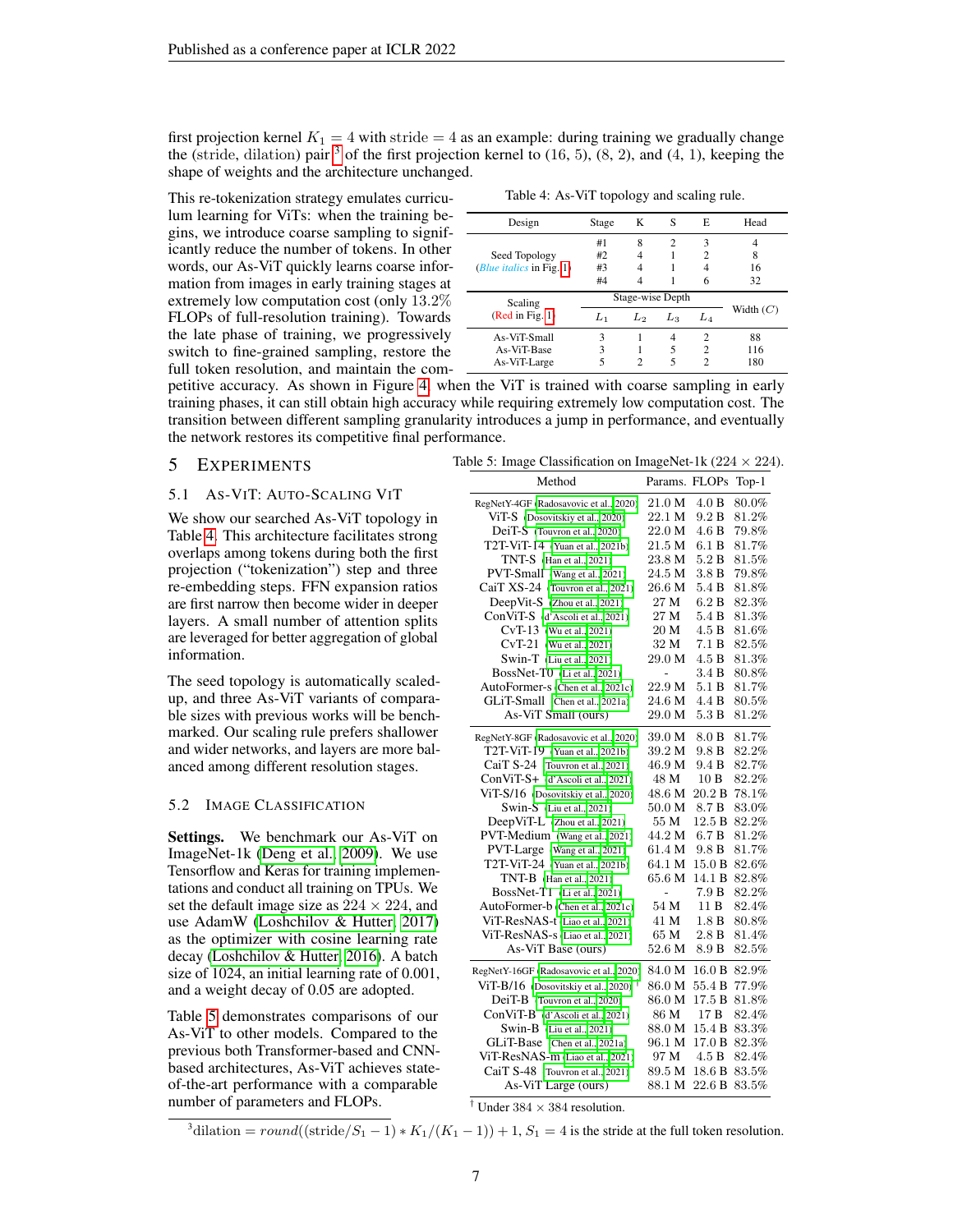More importantly, our As-ViT framework achieves competitive or stronger performance than concurrent NAS works for ViTs with much more search efficiency. As-ViTs are designed with highly reduced human or NAS efforts. All our three As-ViT variants are generated in only 12 GPU hours (on a single V100 GPU). In contrast, BoneNAS [\(Li et al., 2021\)](#page-11-9) requires 10 GPU days to search a single architecture. For each variant of ViT-ResNAS [\(Liao et al., 2021\)](#page-11-10), the super-network training takes 16.7∼21 hours, followed by another 5.5∼6 hours of evolutionary search.

Efficient Training. We leverage the progressive elastic retokenization strategy proposed in Section [4](#page-5-3) to reduce both FLOPs and training time for large ViT models. As illustrated in Figure [4,](#page-5-2) we progressively apply  $4\times$  and  $2\times$ reductions on the number of tokens during training by changing both the dilation and the stride of the first linear projection layer. We tune the epochs allocated to each token

<span id="page-7-0"></span>Table 6: Efficient training on ImageNet-1k ( $224 \times 224$ ) via pro-gressive elastic re-tokenization strategy (Section [4\)](#page-5-3).  $4 \times$  (resp.  $2 \times$ ) indicates we reduce the number of tokens by 4 (resp. 2) times, and "N/A" indicates no token reduction.

|              | Token Reduction (Epochs) |                | <b>FLOPs</b> | Training Time | Top1 Acc. |  |
|--------------|--------------------------|----------------|--------------|---------------|-----------|--|
| $4\times$    | $2\times$                | N/A            | Saving       | (TPU days)    |           |  |
| $1\sim 40$   | $41{\sim}70$             | $71{\sim}300$  | $18.7\%$     | 36.9          | 83.1%     |  |
| $1\sim80$    | $81{\sim}140$            | $141 \sim 300$ | 37.4%        | 31.0          | 82.9%     |  |
| $1 \sim 120$ | $121 \sim 210$           | $211 \sim 300$ | 56.2%        | 25.2          | 82.5%     |  |
|              | <b>Baseline</b>          |                | $100\%$      | 42.8          | 83.5      |  |

reduction stage and show the results in Table [6.](#page-7-0) Standard training takes 42.8 TPU days, whereas our efficient training could save up to 56.2% training FLOPs and 41.1% training TPU days, still achieving a strong accuracy.

Disentangled Contributions from Topology and Scaling. To better verify the contribution from our searched topology and scaling rule, we conduct more ablation studies (Table [7\)](#page-7-1). First, we directly train the searched topology before scaling. Our searched seed topology is better than the best from 87 random topologies in Figure [2.](#page-3-1) Second, we compare our complexity-based scaling rule with "random scaling + As-ViT topology". At different scales, our automated scaling is also better than random scaling.

Table 7: Decoupling the contributions from the seed topology and the scaling, on ImageNet-1K.

<span id="page-7-1"></span>

| Model           | Params.         | <b>FLOPs</b>     | $Top-1$ |
|-----------------|-----------------|------------------|---------|
| As-ViT Topology | 2.4 M           | 0.5 B            | 61.7%   |
| Random Topology | 2.2 M           | 0.4 B            | 61.4%   |
| As-ViT Small    | 29.0 M          | 5.3 B            | 81.2%   |
| Random Scaling  | 24.2 M          | 8.7 <sub>B</sub> | 80.5%   |
| As-ViT Base     | $52.6\text{ M}$ | 8.9 B            | 82.5%   |
| Random Scaling  | 42.4 M          | 15.5 B           | 82.2%   |
| As-ViT Large    | 88.1 M          | 22.6B            | 83.5%   |
| Random Scaling  | 81.1 M          | 28.7 B           | 83.2%   |

## 5.3 OBJECT DETECTION ON COCO

Settings Beyond image classification, we further evaluate our designed As-ViT on the detection task. Object detection is conducted on COCO 2017 that contains 118,000 training and 5000 validation images. We adopt the popular Cascade Mask R-CNN as the object detection framework for our As-ViT. We use an input size of  $1024 \times 1024$ , AdamW optimizer (initial learning rate of 0.001), weight decay of 0.0001, and a batch size of 256. Efficiently pretrained ImageNet-1K checkpoint (82.9% in Table [6\)](#page-7-0) is leveraged as the initialization.

We compare our As-ViT to standard CNN (ResNet) and previous Transformer network (Swin [\(Liu](#page-11-3) [et al., 2021\)](#page-11-3)). The comparisons are conducted by changing only the backbones with other settings unchanged. In Table [8](#page-7-2) we can see that our As-ViT can also capture multi-scale features and achieve state-of-the-art detection performance, although being designed on ImageNet and its complexity is measured for classification.

<span id="page-7-2"></span>Table 8: Two-stage object detection and instance segmentation results. We compare employing different backbones with Cascade Mask R-CNN on single model without test-time augmentation.

| <b>Backbone</b>              | Resolution                 | <b>FLOPs</b> | Params. | $AP_{val}$ | $AP_{val}^{mask}$ |
|------------------------------|----------------------------|--------------|---------|------------|-------------------|
| $ResNet-152$                 | $480 \sim 800 \times 1333$ | 527.7 B      | 96.7 M  | 49.1       | 42.1              |
| Swin-B (Liu et al., $2021$ ) | $480 \sim 800 \times 1333$ | 982 B        | 145 M   | 51 Q       | 45                |
| As-ViT Large (ours)          | $1024 \times 1024$         | 1094.2 B     | 138.8 M | 52.7       | 45.2              |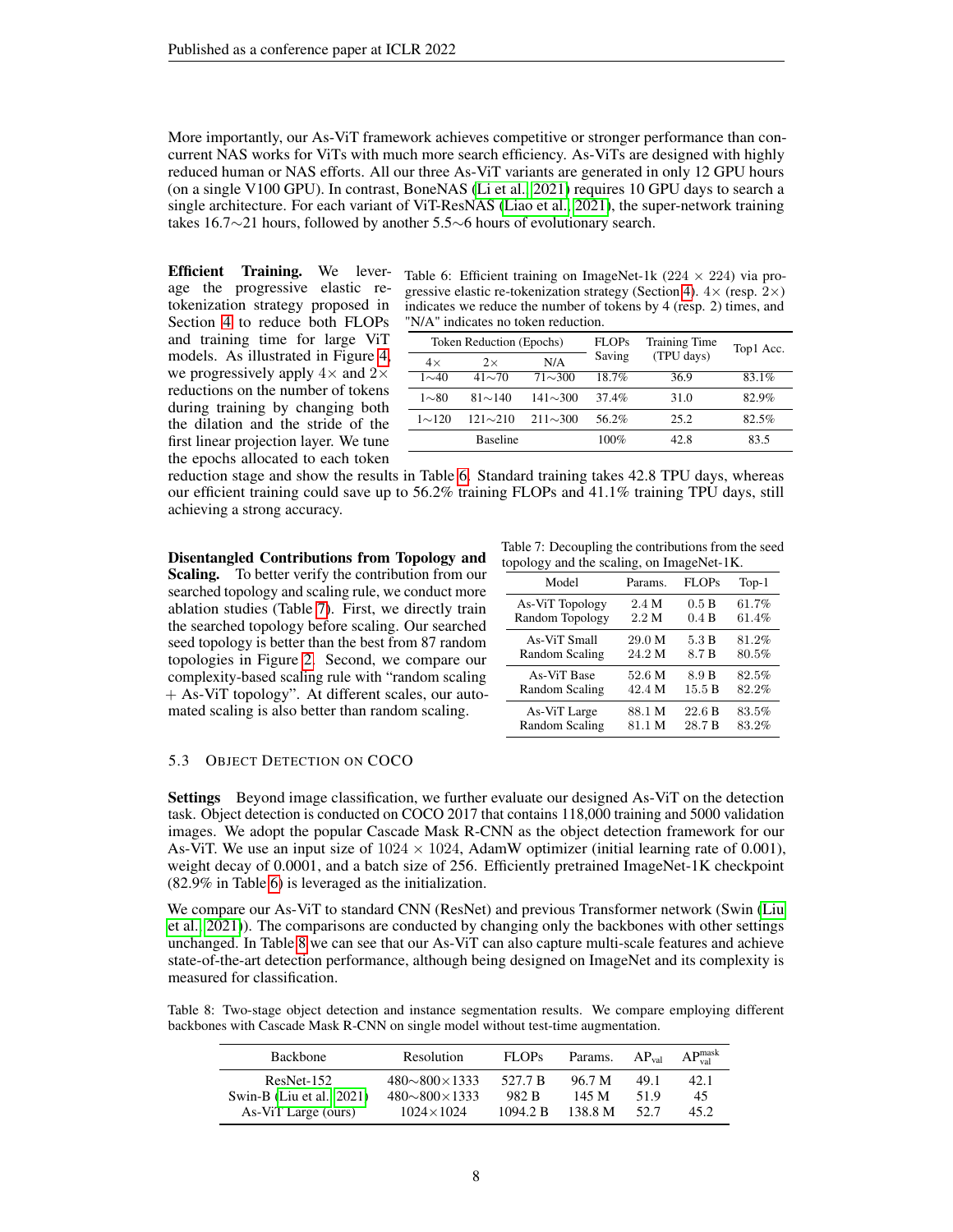## 6 RELATED WORKS

#### 6.1 VISION TRANSFORMER

Transformers [\(Vaswani et al., 2017\)](#page-12-0) leverage the self-attention to extract global correlation, and become the dominant models for natural language processing (NLP) [\(Devlin et al., 2018;](#page-10-10) [Radford](#page-11-13) [et al., 2018;](#page-11-13) [Brown et al., 2020;](#page-9-9) [Liu et al., 2019b\)](#page-11-14). Recent works explored transformers to vision problems: image classification [\(Dosovitskiy et al., 2020\)](#page-10-0), object detection [\(Carion et al., 2020;](#page-9-10) [Zhu](#page-13-3) [et al., 2020;](#page-13-3) [Zheng et al., 2020;](#page-13-4) [Dai et al., 2020;](#page-10-11) [Sun et al., 2020\)](#page-11-15), segmentation [\(Chen et al., 2020;](#page-9-11) [Wang et al., 2020\)](#page-12-13), etc. The Vision Transformer (ViT) [\(Dosovitskiy et al., 2020\)](#page-10-0) designed a pure transformer architecture and achieved SOTA performance on image classification. However, ViT heavily relies on large-scale datasets (ImageNet-21k [\(Deng et al., 2009\)](#page-10-2), JFT-300M [\(Sun et al.,](#page-11-16) [2017\)](#page-11-16)) for pretraining, requiring huge computation resources. DeiT [\(Touvron et al., 2020\)](#page-12-1) proposed Knowledge Distillation (KD) [\(Hinton et al., 2015;](#page-10-12) [Yuan et al., 2020\)](#page-12-14) via a special KD token to improve both performance and training efficiency. In contrast, our proposed As-ViT introduces more flexible tokenization, attention splitting, and FFN expansion strategies, with automated discovery.

#### 6.2 NEURAL ARCHITECTURE DESIGN AND SCALE

Manual design of network architectures heavily relies on human prior, which is difficult to scale-up. Recent works leverage AutoML to find optimal combinations of operators/topology in a given search space [\(Zoph & Le, 2016;](#page-13-5) [Real et al., 2019;](#page-11-17) [Liu et al., 2018;](#page-11-18) [Dong & Yang, 2019\)](#page-10-13). However, the searched model are small due to the fixed and hand-crafted search space, far from being scaled-up to modern networks. For example, models from NASNet space [\(Zoph et al., 2018\)](#page-13-6) only have ∼5M parameters, much smaller than real-world ones (20 to over 100M). One main reason for not being scalable is because NAS is a computation-consuming task, typically costing 1∼2 GPU days to search even small architectures. Meanwhile, many works try to grow a "seed" architecture to different variants. EfficientNet [\(Tan & Le, 2019\)](#page-12-6) manually designed a scaling rule for width and depth. Give a template backbone with fixed depth, [Liu et al.](#page-11-7) [\(2019a\)](#page-11-7) grow the width by gradient descent. For ViT, we for the first time bring both architecture design and scaling together in one framework. To overcome the computation-consuming problem in the training of transformers, we directly use the complexity of manifold propagation as a surrogate measure towards a training-free search and scale.

#### 6.3 EFFICIENT TRAINING

A number of methods have been developed to accelerate the training of deep neural networks, including mixed precision [\(Jia et al., 2018\)](#page-10-7), distributed optimization [\(Cho et al., 2017\)](#page-9-12), large-batch training [\(Goyal et al., 2017;](#page-10-14) [Akiba et al., 2017;](#page-9-13) [You et al., 2018\)](#page-12-15), etc. [Jia et al.](#page-10-7) [\(2018\)](#page-10-7) combined distributed training with a mixed-precision framework. [Wang et al.](#page-12-16) [\(2019\)](#page-12-16) proposed to save deep CNN training energy cost via stochastic mini-batch dropping and selective layer update. In our work, customized progressive tokenization via the changing of stride/dilation can effectively reduce the number of tokens during ViT training, thus largely saving the training cost.

## 7 CONCLUSIONS

To automate the principled design of vision transformers without tedious human efforts, we propose As-ViT, a unified framework that searches and scales ViTs without any training. Compared with hand-crafted ViT architecture, our As-ViT leverages more token overlaps, increased FFN expansion ratios, and is wider and shallower. Our As-ViT achieves state-of-the-art accuracies on both ImageNet-1K classification and COCO detection, which verifies the strong performance of our framework. Moreover, with progressive tokenization, we can train heavy ViT models with largely reduced training FLOPs and time. We hope our methodology could encourage the efficient design and training of ViTs for both the transformer and the NAS communities.

## ACKNOWLEDGEMENT

Z.W. is in part supported by the NSF AI Institute for Foundations of Machine Learning (IFML) and a Google TensorFlow Model Garden Award.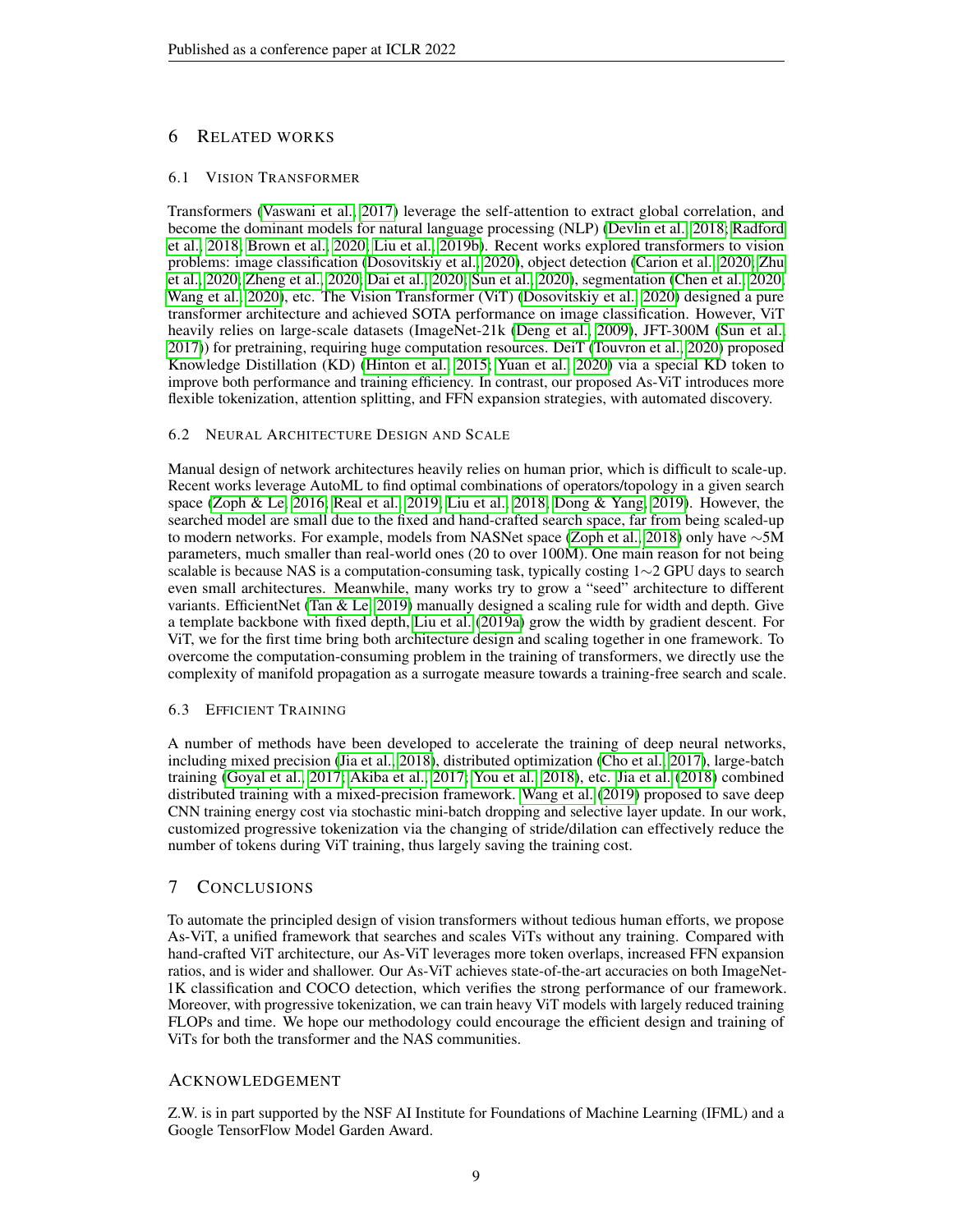#### **REFERENCES**

- <span id="page-9-3"></span>Mohamed S Abdelfattah, Abhinav Mehrotra, Łukasz Dudziak, and Nicholas D Lane. Zero-cost proxies for lightweight nas. *arXiv preprint arXiv:2101.08134*, 2021.
- <span id="page-9-13"></span>Takuya Akiba, Shuji Suzuki, and Keisuke Fukuda. Extremely large minibatch sgd: Training resnet-50 on imagenet in 15 minutes. *CoRR*, abs/1711.04325, 2017.
- <span id="page-9-6"></span>Kartikeya Bhardwaj, Guihong Li, and Radu Marculescu. How does topology influence gradient propagation and model performance of deep networks with densenet-type skip connections? In Proceedings of the IEEE/CVF Conference on Computer Vision and Pattern Recognition, pp. 13498–13507, 2021.
- <span id="page-9-15"></span>Navaneeth Bodla, Bharat Singh, Rama Chellappa, and Larry S Davis. Soft-nms–improving object detection with one line of code. In *Proceedings of the IEEE international conference on computer vision*, pp. 5561–5569, 2017.
- <span id="page-9-9"></span>Tom B Brown, Benjamin Mann, Nick Ryder, Melanie Subbiah, Jared Kaplan, Prafulla Dhariwal, Arvind Neelakantan, Pranav Shyam, Girish Sastry, Amanda Askell, et al. Language models are few-shot learners. *arXiv preprint arXiv:2005.14165*, 2020.
- <span id="page-9-10"></span>Nicolas Carion, Francisco Massa, Gabriel Synnaeve, Nicolas Usunier, Alexander Kirillov, and Sergey Zagoruyko. End-to-end object detection with transformers. *arXiv preprint arXiv:2005.12872*, 2020.
- <span id="page-9-8"></span>Boyu Chen, Peixia Li, Chuming Li, Baopu Li, Lei Bai, Chen Lin, Ming Sun, Wanli Ouyang, et al. Glit: Neural architecture search for global and local image transformer. *arXiv preprint arXiv:2107.02960*, 2021a.
- <span id="page-9-1"></span>Chun-Fu Chen, Quanfu Fan, and Rameswar Panda. Crossvit: Cross-attention multi-scale vision transformer for image classification. *arXiv preprint arXiv:2103.14899*, 2021b.
- <span id="page-9-11"></span>Hanting Chen, Yunhe Wang, Tianyu Guo, Chang Xu, Yiping Deng, Zhenhua Liu, Siwei Ma, Chunjing Xu, Chao Xu, and Wen Gao. Pre-trained image processing transformer. *arXiv preprint arXiv:2012.00364*, 2020.
- <span id="page-9-14"></span>Kai Chen, Jiangmiao Pang, Jiaqi Wang, Yu Xiong, Xiaoxiao Li, Shuyang Sun, Wansen Feng, Ziwei Liu, Jianping Shi, Wanli Ouyang, et al. Hybrid task cascade for instance segmentation. In *Proceedings of the IEEE/CVF Conference on Computer Vision and Pattern Recognition*, pp. 4974–4983, 2019.
- <span id="page-9-2"></span>Liang-Chieh Chen, Yukun Zhu, George Papandreou, Florian Schroff, and Hartwig Adam. Encoderdecoder with atrous separable convolution for semantic image segmentation. In *Proceedings of the European conference on computer vision (ECCV)*, pp. 801–818, 2018.
- <span id="page-9-7"></span>Minghao Chen, Houwen Peng, Jianlong Fu, and Haibin Ling. Autoformer: Searching transformers for visual recognition. *arXiv preprint arXiv:2107.00651*, 2021c.
- <span id="page-9-0"></span>Tianlong Chen, Yu Cheng, Zhe Gan, Lu Yuan, Lei Zhang, and Zhangyang Wang. Chasing sparsity in vision transformers: An end-to-end exploration. *Advances in Neural Information Processing Systems*, 34, 2021d.
- <span id="page-9-4"></span>Wuyang Chen, Xinyu Gong, and Zhangyang Wang. Neural architecture search on imagenet in four gpu hours: A theoretically inspired perspective. *International Conference on Learning Representations (ICLR)*, 2021e.
- <span id="page-9-5"></span>Wuyang Chen, Xinyu Gong, Yunchao Wei, Humphrey Shi, Zhicheng Yan, Yi Yang, and Zhangyang Wang. Understanding and accelerating neural architecture search with training-free and theorygrounded metrics. *arXiv preprint arXiv:2108.11939*, 2021f.
- <span id="page-9-12"></span>Minsik Cho, Ulrich Finkler, Sameer Kumar, David Kung, Vaibhav Saxena, and Dheeraj Sreedhar. Powerai ddl. *arXiv preprint arXiv:1708.02188*, 2017.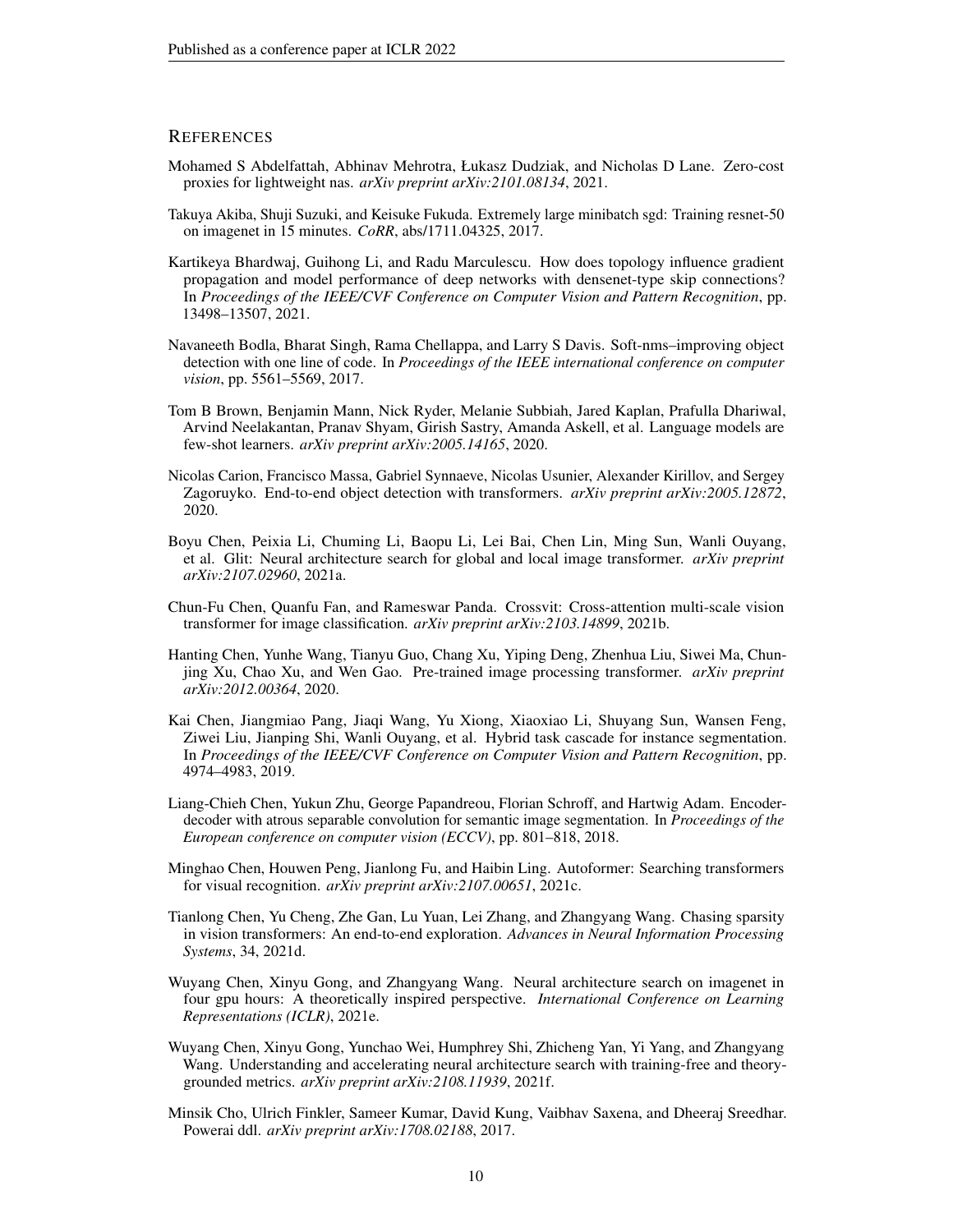- <span id="page-10-16"></span>Ekin D Cubuk, Barret Zoph, Jonathon Shlens, and Quoc V Le. Randaugment: Practical automated data augmentation with a reduced search space. In *Proceedings of the IEEE/CVF Conference on Computer Vision and Pattern Recognition Workshops*, pp. 702–703, 2020.
- <span id="page-10-11"></span>Zhigang Dai, Bolun Cai, Yugeng Lin, and Junying Chen. Up-detr: Unsupervised pre-training for object detection with transformers. *arXiv preprint arXiv:2011.09094*, 2020.
- <span id="page-10-5"></span>Stéphane d'Ascoli, Hugo Touvron, Matthew Leavitt, Ari Morcos, Giulio Biroli, and Levent Sagun. Convit: Improving vision transformers with soft convolutional inductive biases. *arXiv preprint arXiv:2103.10697*, 2021.
- <span id="page-10-2"></span>Jia Deng, Wei Dong, Richard Socher, Li-Jia Li, Kai Li, and Li Fei-Fei. Imagenet: A large-scale hierarchical image database. In *2009 IEEE conference on computer vision and pattern recognition*, pp. 248–255. Ieee, 2009.
- <span id="page-10-10"></span>Jacob Devlin, Ming-Wei Chang, Kenton Lee, and Kristina Toutanova. Bert: Pre-training of deep bidirectional transformers for language understanding. *arXiv preprint arXiv:1810.04805*, 2018.
- <span id="page-10-13"></span>Xuanyi Dong and Yi Yang. Searching for a robust neural architecture in four gpu hours. In *Proceedings of the IEEE Conference on computer vision and pattern recognition*, pp. 1761–1770, 2019.
- <span id="page-10-0"></span>Alexey Dosovitskiy, Lucas Beyer, Alexander Kolesnikov, Dirk Weissenborn, Xiaohua Zhai, Thomas Unterthiner, Mostafa Dehghani, Matthias Minderer, Georg Heigold, Sylvain Gelly, et al. An image is worth 16x16 words: Transformers for image recognition at scale. *arXiv preprint arXiv:2010.11929*, 2020.
- <span id="page-10-8"></span>Yonggan Fu, Haoran You, Yang Zhao, Yue Wang, Chaojian Li, Kailash Gopalakrishnan, Zhangyang Wang, and Yingyan Lin. Fractrain: Fractionally squeezing bit savings both temporally and spatially for efficient dnn training. *Advances in Neural Information Processing Systems*, 33:12127–12139, 2020.
- <span id="page-10-14"></span>Priya Goyal, Piotr Dollár, Ross Girshick, Pieter Noordhuis, Lukasz Wesolowski, Aapo Kyrola, Andrew Tulloch, Yangqing Jia, and Kaiming He. Accurate, large minibatch sgd: Training imagenet in 1 hour. *arXiv preprint arXiv:1706.02677*, 2017.
- <span id="page-10-9"></span>Kai Han, An Xiao, Enhua Wu, Jianyuan Guo, Chunjing Xu, and Yunhe Wang. Transformer in transformer. *arXiv preprint arXiv:2103.00112*, 2021.
- <span id="page-10-4"></span>Ali Hassani, Steven Walton, Nikhil Shah, Abulikemu Abuduweili, Jiachen Li, and Humphrey Shi. Escaping the big data paradigm with compact transformers. *arXiv preprint arXiv:2104.05704*, 2021.
- <span id="page-10-1"></span>Kaiming He, Xiangyu Zhang, Shaoqing Ren, and Jian Sun. Deep residual learning for image recognition. In *Proceedings of the IEEE conference on computer vision and pattern recognition*, pp. 770–778, 2016.
- <span id="page-10-12"></span>Geoffrey Hinton, Oriol Vinyals, and Jeff Dean. Distilling the knowledge in a neural network. *arXiv preprint arXiv:1503.02531*, 2015.
- <span id="page-10-6"></span>Jiri Hron, Yasaman Bahri, Jascha Sohl-Dickstein, and Roman Novak. Infinite attention: Nngp and ntk for deep attention networks. In *International Conference on Machine Learning*, pp. 4376–4386. PMLR, 2020.
- <span id="page-10-15"></span>Gao Huang, Yu Sun, Zhuang Liu, Daniel Sedra, and Kilian Q Weinberger. Deep networks with stochastic depth. In *European conference on computer vision*, pp. 646–661. Springer, 2016.
- <span id="page-10-7"></span>Xianyan Jia, Shutao Song, Wei He, Yangzihao Wang, Haidong Rong, Feihu Zhou, Liqiang Xie, Zhenyu Guo, Yuanzhou Yang, Liwei Yu, et al. Highly scalable deep learning training system with mixed-precision: Training imagenet in four minutes. *arXiv preprint arXiv:1807.11205*, 2018.
- <span id="page-10-3"></span>Yifan Jiang, Shiyu Chang, and Zhangyang Wang. Transgan: Two pure transformers can make one strong gan, and that can scale up. *Advances in Neural Information Processing Systems*, 34, 2021.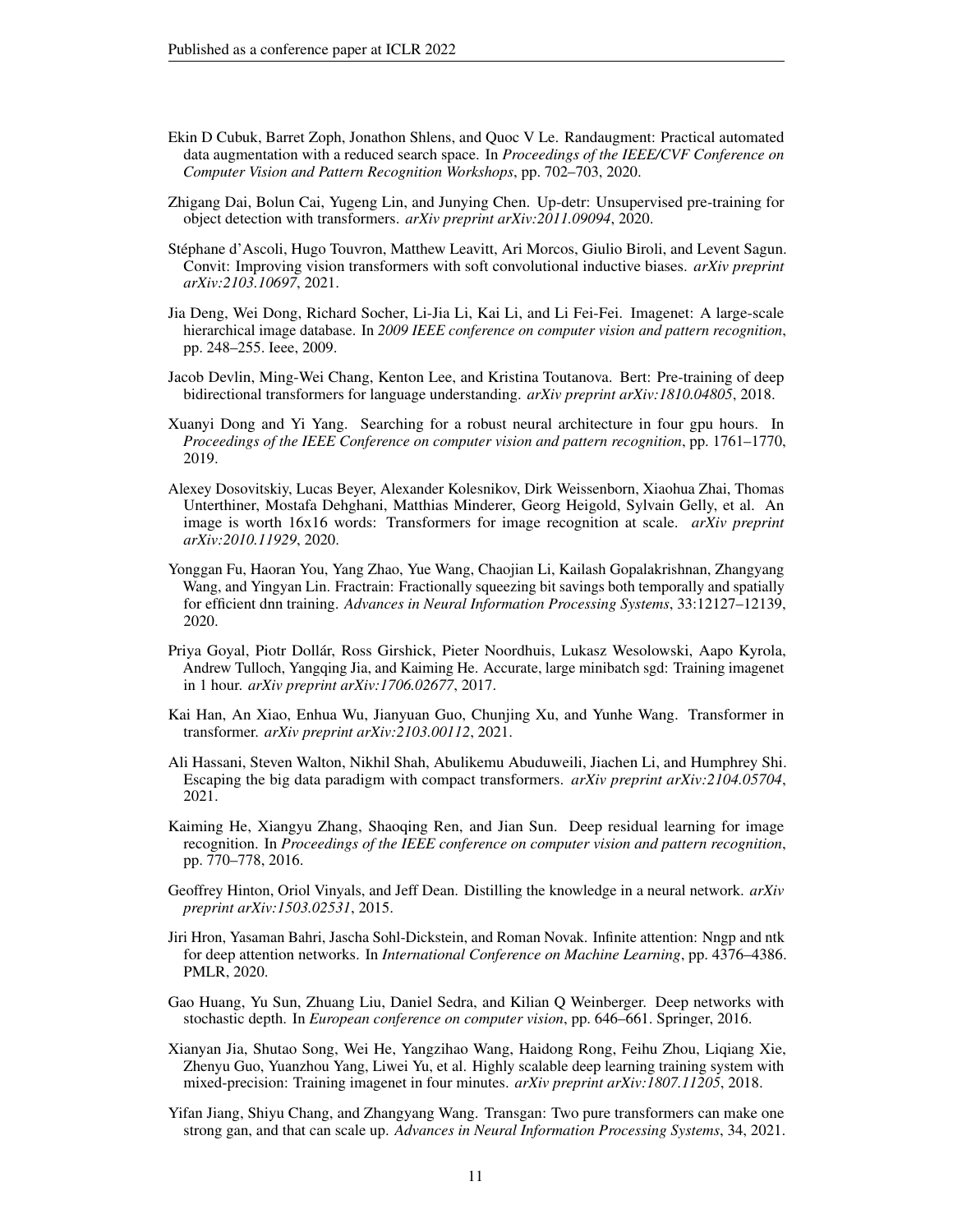- <span id="page-11-5"></span>John M Lee. *Riemannian manifolds: an introduction to curvature*, volume 176. Springer Science & Business Media, 2006.
- <span id="page-11-9"></span>Changlin Li, Tao Tang, Guangrun Wang, Jiefeng Peng, Bing Wang, Xiaodan Liang, and Xiaojun Chang. Bossnas: Exploring hybrid cnn-transformers with block-wisely self-supervised neural architecture search. *arXiv preprint arXiv:2103.12424*, 2021.
- <span id="page-11-10"></span>Yi-Lun Liao, Sertac Karaman, and Vivienne Sze. Searching for efficient multi-stage vision transformers. *arXiv preprint arXiv:2109.00642*, 2021.
- <span id="page-11-18"></span>Hanxiao Liu, Karen Simonyan, and Yiming Yang. Darts: Differentiable architecture search. *arXiv preprint arXiv:1806.09055*, 2018.
- <span id="page-11-7"></span>Qiang Liu, Lemeng Wu, and Dilin Wang. Splitting steepest descent for growing neural architectures. *arXiv preprint arXiv:1910.02366*, 2019a.
- <span id="page-11-14"></span>Yinhan Liu, Myle Ott, Naman Goyal, Jingfei Du, Mandar Joshi, Danqi Chen, Omer Levy, Mike Lewis, Luke Zettlemoyer, and Veselin Stoyanov. Roberta: A robustly optimized bert pretraining approach. *arXiv preprint arXiv:1907.11692*, 2019b.
- <span id="page-11-3"></span>Ze Liu, Yutong Lin, Yue Cao, Han Hu, Yixuan Wei, Zheng Zhang, Stephen Lin, and Baining Guo. Swin transformer: Hierarchical vision transformer using shifted windows. *arXiv preprint arXiv:2103.14030*, 2021.
- <span id="page-11-12"></span>Ilya Loshchilov and Frank Hutter. Sgdr: Stochastic gradient descent with warm restarts. *arXiv preprint arXiv:1608.03983*, 2016.
- <span id="page-11-11"></span>Ilya Loshchilov and Frank Hutter. Decoupled weight decay regularization. *arXiv preprint arXiv:1711.05101*, 2017.
- <span id="page-11-4"></span>Joseph Mellor, Jack Turner, Amos Storkey, and Elliot J Crowley. Neural architecture search without training. *arXiv preprint arXiv:2006.04647*, 2020.
- <span id="page-11-2"></span>Bowen Pan, Rameswar Panda, Yifan Jiang, Zhangyang Wang, Rogerio Feris, and Aude Oliva. Iared<sup>2</sup>: Interpretability-aware redundancy reduction for vision transformers. Advances in Neural *Information Processing Systems*, 34, 2021.
- <span id="page-11-6"></span>Ben Poole, Subhaneil Lahiri, Maithra Raghu, Jascha Sohl-Dickstein, and Surya Ganguli. Exponential expressivity in deep neural networks through transient chaos. *arXiv preprint arXiv:1606.05340*, 2016.
- <span id="page-11-13"></span>Alec Radford, Karthik Narasimhan, Tim Salimans, and Ilya Sutskever. Improving language understanding by generative pre-training, 2018.
- <span id="page-11-8"></span>Ilija Radosavovic, Raj Prateek Kosaraju, Ross Girshick, Kaiming He, and Piotr Dollár. Designing network design spaces. In *Proceedings of the IEEE/CVF Conference on Computer Vision and Pattern Recognition*, pp. 10428–10436, 2020.
- <span id="page-11-1"></span>Maithra Raghu, Thomas Unterthiner, Simon Kornblith, Chiyuan Zhang, and Alexey Dosovitskiy. Do vision transformers see like convolutional neural networks? *arXiv preprint arXiv:2108.08810*, 2021.
- <span id="page-11-17"></span>Esteban Real, Alok Aggarwal, Yanping Huang, and Quoc V Le. Regularized evolution for image classifier architecture search. In *Proceedings of the aaai conference on artificial intelligence*, volume 33, pp. 4780–4789, 2019.
- <span id="page-11-0"></span>Karen Simonyan and Andrew Zisserman. Very deep convolutional networks for large-scale image recognition. *arXiv preprint arXiv:1409.1556*, 2014.
- <span id="page-11-16"></span>Chen Sun, Abhinav Shrivastava, Saurabh Singh, and Abhinav Gupta. Revisiting unreasonable effectiveness of data in deep learning era. In *Proceedings of the IEEE international conference on computer vision*, pp. 843–852, 2017.
- <span id="page-11-15"></span>Zhiqing Sun, Shengcao Cao, Yiming Yang, and Kris Kitani. Rethinking transformer-based set prediction for object detection. *arXiv preprint arXiv:2011.10881*, 2020.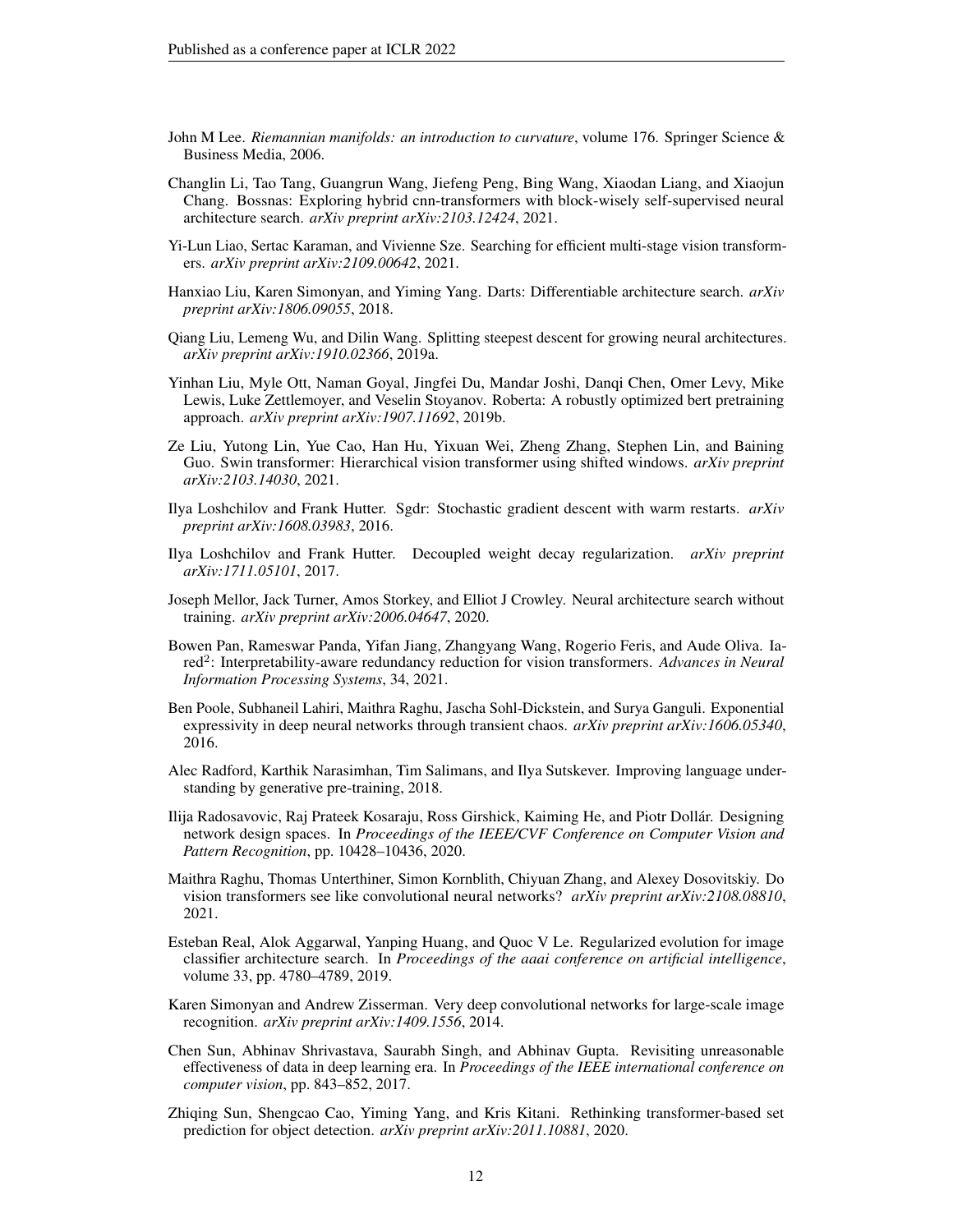- <span id="page-12-6"></span>Mingxing Tan and Quoc V Le. Efficientnet: Rethinking model scaling for convolutional neural networks. *arXiv preprint arXiv:1905.11946*, 2019.
- <span id="page-12-1"></span>Hugo Touvron, Matthieu Cord, Matthijs Douze, Francisco Massa, Alexandre Sablayrolles, and Hervé Jégou. Training data-efficient image transformers & distillation through attention. *arXiv preprint arXiv:2012.12877*, 2020.
- <span id="page-12-2"></span>Hugo Touvron, Matthieu Cord, Alexandre Sablayrolles, Gabriel Synnaeve, and Hervé Jégou. Going deeper with image transformers. *arXiv preprint arXiv:2103.17239*, 2021.
- <span id="page-12-0"></span>Ashish Vaswani, Noam Shazeer, Niki Parmar, Jakob Uszkoreit, Llion Jones, Aidan N Gomez, Łukasz Kaiser, and Illia Polosukhin. Attention is all you need. *Advances in neural information processing systems*, 30:5998–6008, 2017.
- <span id="page-12-5"></span>Wenhai Wang, Enze Xie, Xiang Li, Deng-Ping Fan, Kaitao Song, Ding Liang, Tong Lu, Ping Luo, and Ling Shao. Pyramid vision transformer: A versatile backbone for dense prediction without convolutions. *arXiv preprint arXiv:2102.12122*, 2021.
- <span id="page-12-16"></span>Yue Wang, Ziyu Jiang, Xiaohan Chen, Pengfei Xu, Yang Zhao, Yingyan Lin, and Zhangyang Wang. E2-train: Training state-of-the-art cnns with over 80% energy savings. *arXiv preprint arXiv:1910.13349*, 2019.
- <span id="page-12-13"></span>Yuqing Wang, Zhaoliang Xu, Xinlong Wang, Chunhua Shen, Baoshan Cheng, Hao Shen, and Huaxia Xia. End-to-end video instance segmentation with transformers. *arXiv preprint arXiv:2011.14503*, 2020.
- <span id="page-12-10"></span>Ronald J Williams. Simple statistical gradient-following algorithms for connectionist reinforcement learning. *Machine learning*, 8(3-4):229–256, 1992.
- <span id="page-12-3"></span>Haiping Wu, Bin Xiao, Noel Codella, Mengchen Liu, Xiyang Dai, Lu Yuan, and Lei Zhang. Cvt: Introducing convolutions to vision transformers. *arXiv preprint arXiv:2103.15808*, 2021.
- <span id="page-12-8"></span>Lechao Xiao, Jeffrey Pennington, and Samuel S Schoenholz. Disentangling trainability and generalization in deep learning. *arXiv preprint arXiv:1912.13053*, 2019.
- <span id="page-12-9"></span>Greg Yang. Tensor programs ii: Neural tangent kernel for any architecture. *arXiv preprint arXiv:2006.14548*, 2020.
- <span id="page-12-15"></span>Yang You, Zhao Zhang, Cho-Jui Hsieh, James Demmel, and Kurt Keutzer. Imagenet training in minutes. *Proceedings of the 47th International Conference on Parallel Processing - ICPP 2018*, 2018. doi: 10.1145/3225058.3225069. URL [http://dx.doi.org/10.1145/3225058.](http://dx.doi.org/10.1145/3225058.3225069) [3225069](http://dx.doi.org/10.1145/3225058.3225069).
- <span id="page-12-4"></span>Kun Yuan, Shaopeng Guo, Ziwei Liu, Aojun Zhou, Fengwei Yu, and Wei Wu. Incorporating convolution designs into visual transformers. *arXiv preprint arXiv:2103.11816*, 2021a.
- <span id="page-12-14"></span>Li Yuan, Francis EH Tay, Guilin Li, Tao Wang, and Jiashi Feng. Revisiting knowledge distillation via label smoothing regularization. In *Proceedings of the IEEE/CVF Conference on Computer Vision and Pattern Recognition*, pp. 3903–3911, 2020.
- <span id="page-12-12"></span>Li Yuan, Yunpeng Chen, Tao Wang, Weihao Yu, Yujun Shi, Francis EH Tay, Jiashi Feng, and Shuicheng Yan. Tokens-to-token vit: Training vision transformers from scratch on imagenet. *arXiv preprint arXiv:2101.11986*, 2021b.
- <span id="page-12-17"></span>Sangdoo Yun, Dongyoon Han, Seong Joon Oh, Sanghyuk Chun, Junsuk Choe, and Youngjoon Yoo. Cutmix: Regularization strategy to train strong classifiers with localizable features. In *Proceedings of the IEEE/CVF International Conference on Computer Vision*, pp. 6023–6032, 2019.
- <span id="page-12-7"></span>Manzil Zaheer, Guru Guruganesh, Kumar Avinava Dubey, Joshua Ainslie, Chris Alberti, Santiago Ontanon, Philip Pham, Anirudh Ravula, Qifan Wang, Li Yang, et al. Big bird: Transformers for longer sequences. In *NeurIPS*, 2020.
- <span id="page-12-11"></span>Xiaohua Zhai, Alexander Kolesnikov, Neil Houlsby, and Lucas Beyer. Scaling vision transformers. *arXiv preprint arXiv:2106.04560*, 2021.